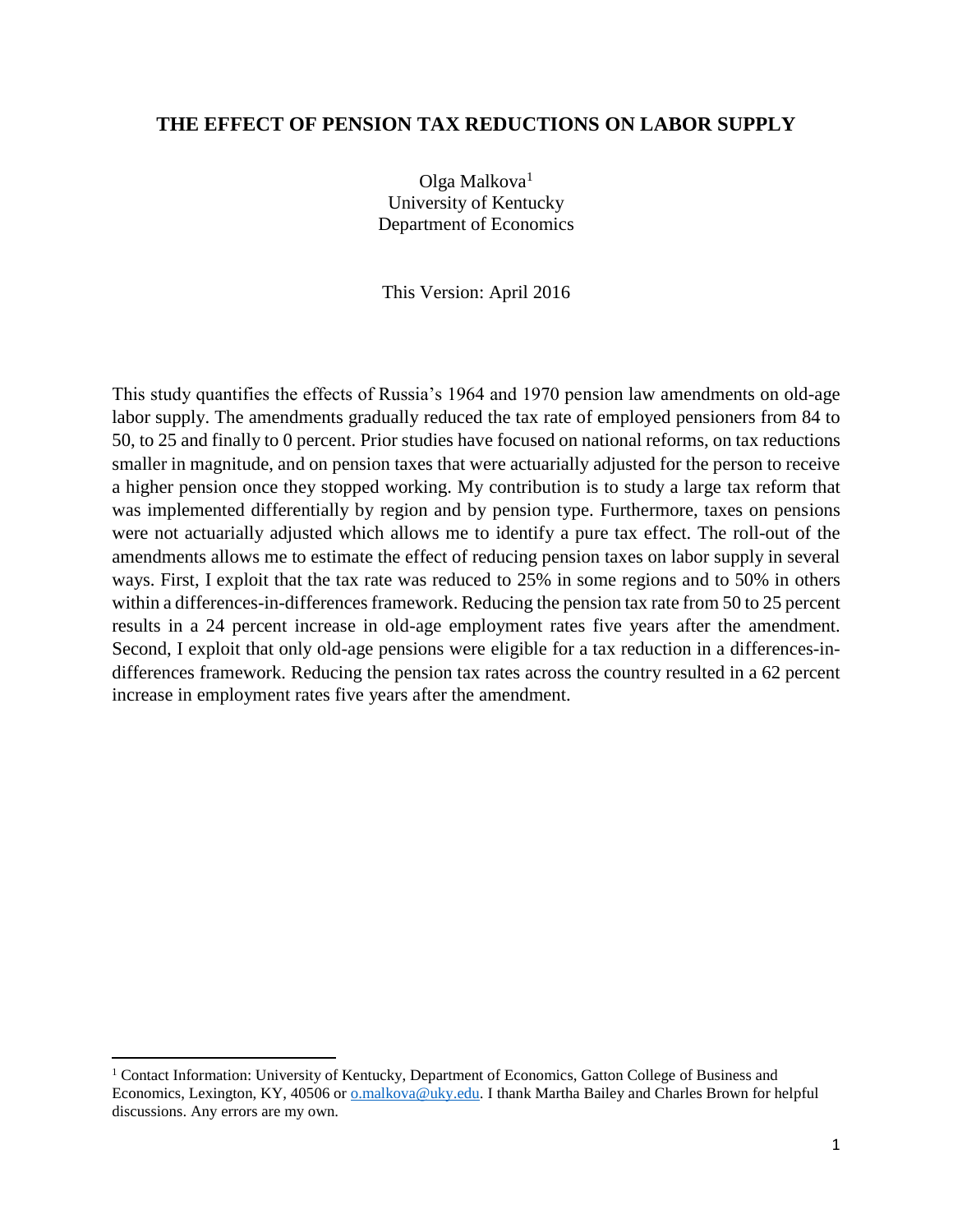Most OECD countries have recently been active in changing their pension systems. In 21 OECD countries the focus has been on changes related to the financial sustainability of their pension system (OECD 2014). Public pension expenditure is large; in 2011, it constituted 18 percent of total government expenditures in OECD countries. The increase in the number of people in retirement relative to the size of the working age population and an increase in the number of years spent in retirement are the main factors considered to threaten the financial sustainability and solvency of pension systems.<sup>2</sup> As a result, a number of countries have implemented various work incentives for individuals near the retirement age (OECD 2014).<sup>3</sup>. One such work incentive is the reduction of the tax on pensions for a working pensioner.

It remains unknown whether reducing tax on pensions can incentivize an older individual to stay in or re-enter the labor force. The existing literature examines the effect of the elimination of the earnings test – a tax on pensions when a pensioner earns above a certain amount. Because the eliminations were national, most of the existing literature compares younger to older age groups before and after the eliminations, which poses a problem for causal inference if the behavior of one group is not a good control for the other.<sup>4</sup> As a result, their findings only apply to the narrow age-group that was designated as the treatment group. Also, each study measures only the adjustment from one particular point in the tax rate distribution to the other. Studies on the United States, Canada and the United Kingdom have found a positive effect on hours worked, but no

<sup>&</sup>lt;sup>2</sup> There were four times as many working age people per person over age 65 and over in OECD countries in 2014. It is projected that there will be only one to two times as many working age people per person over age 65.

<sup>&</sup>lt;sup>3</sup> All these pension reforms happened between 2012 and 2014. In Canada, the benefits of delaying retirement after age 65 were increased, and it is now possible to combine work and pension benefit receipt from the mandatory public pension. In the Netherlands, workers retiring before age 65 now receive a reduced pension benefit. In Sweden, in 2014, increased the earned income tax credit for workers over 65.

<sup>4</sup> Baker and Benjamin (1999) examine the elimination of the earnings test in Canada, where the test was gradually eliminated in one region, and shortly afterwards was eliminated in other regions. The estimates are difficult to interpret, because there is only one pre-year where the elimination already started in the treatment group, the elimination progressively occurred over several years in one region, and was followed by the rest of Canada shortly afterwards.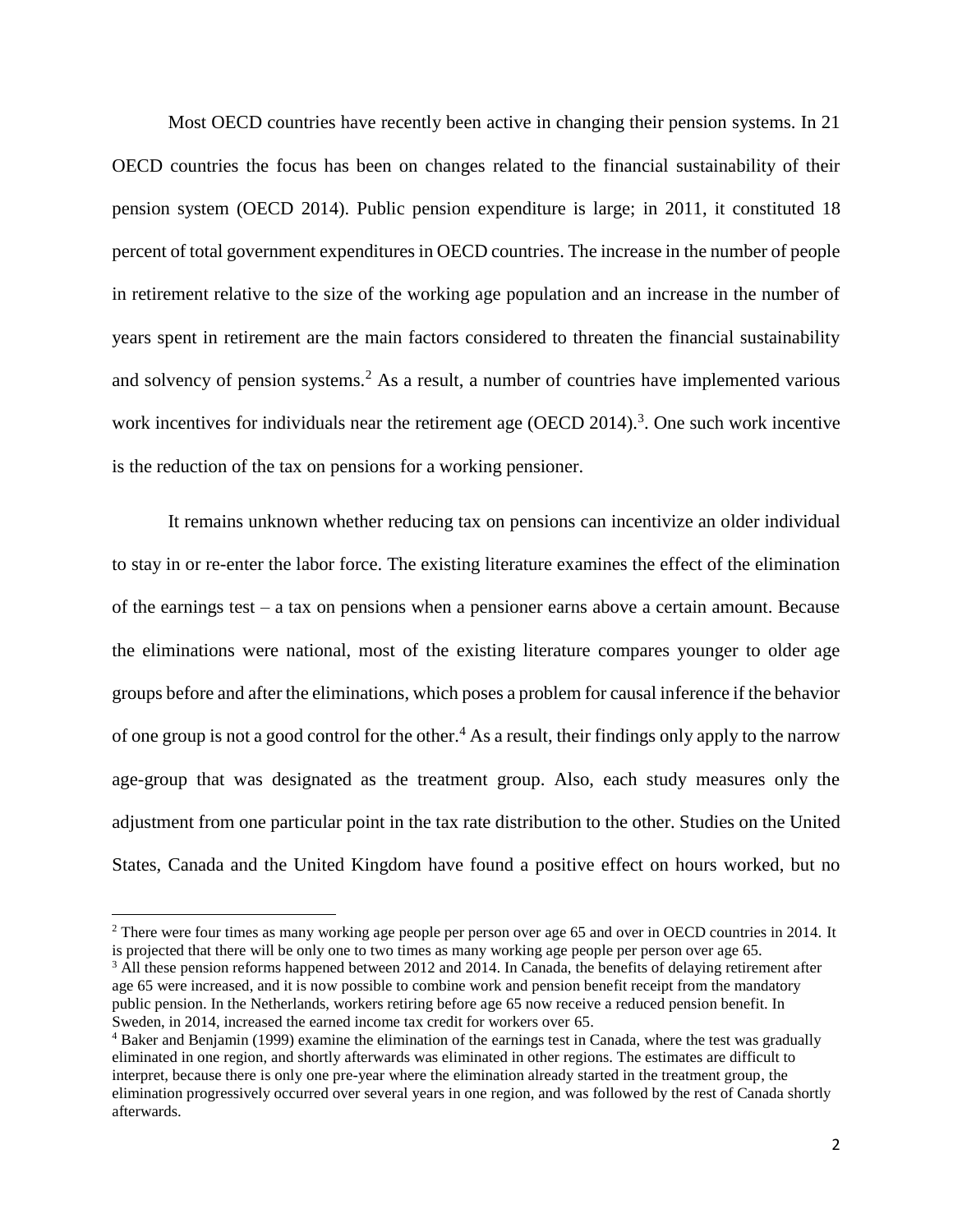effect on labor force participation as a result of the reduction of the tax rate on pensions (Gruber and Orszag 2003, Song and Manchester 2007, Engelhardt 2014, Haider and Loughran 2008, Disney and Smith 2002, Baker and Benjamin 1999).

It remains unknown whether the literature's findings of an increase in hours worked and no change in the labor force participation is solely a response to a decrease in the tax rate. In most cases, the earnings test is actuarially fair, where individuals recoup their pension taxes by receiving higher pension payments once they retire. Thus, the earnings test is not a real tax on pension benefits, and may have an effect on behavior either due to misinformation (Liebman and Luttmer 2015) or due to uncertainty of future length of life. As a result, quantifying the elimination of the earnings test does not simply measure the effect of a tax reduction, and may understate the labor supply effect. This may explain the lack of a labor force participation response, but the presence of the hours worked response.

This study exploits two pension tax amendments in Russia in 1964 and 1970 to evaluate the effect of reducing the tax rate on pensions on old-age employment rates. Similar to eliminations of the earnings test in OECD countries, this amendment was intended to encourage older individuals to work longer. Studying the Russian pension reform is beneficial, because it presents the largest pension tax reduction previously studied. Before the amendments, older individuals who chose to work while being eligible for a pension faced a high tax on their pensions, where the average tax on pensions was 84 percent. Pensioners could receive a 15 ruble pension per month representing 31.6 percent of the average pension in 1963, if their monthly salary did not exceed 100 rubles representing 110 percent of the average monthly salary in 1963. If their salary exceeded 100 rubles, they did not receive a pension. To perform this analysis, I create a unique data-set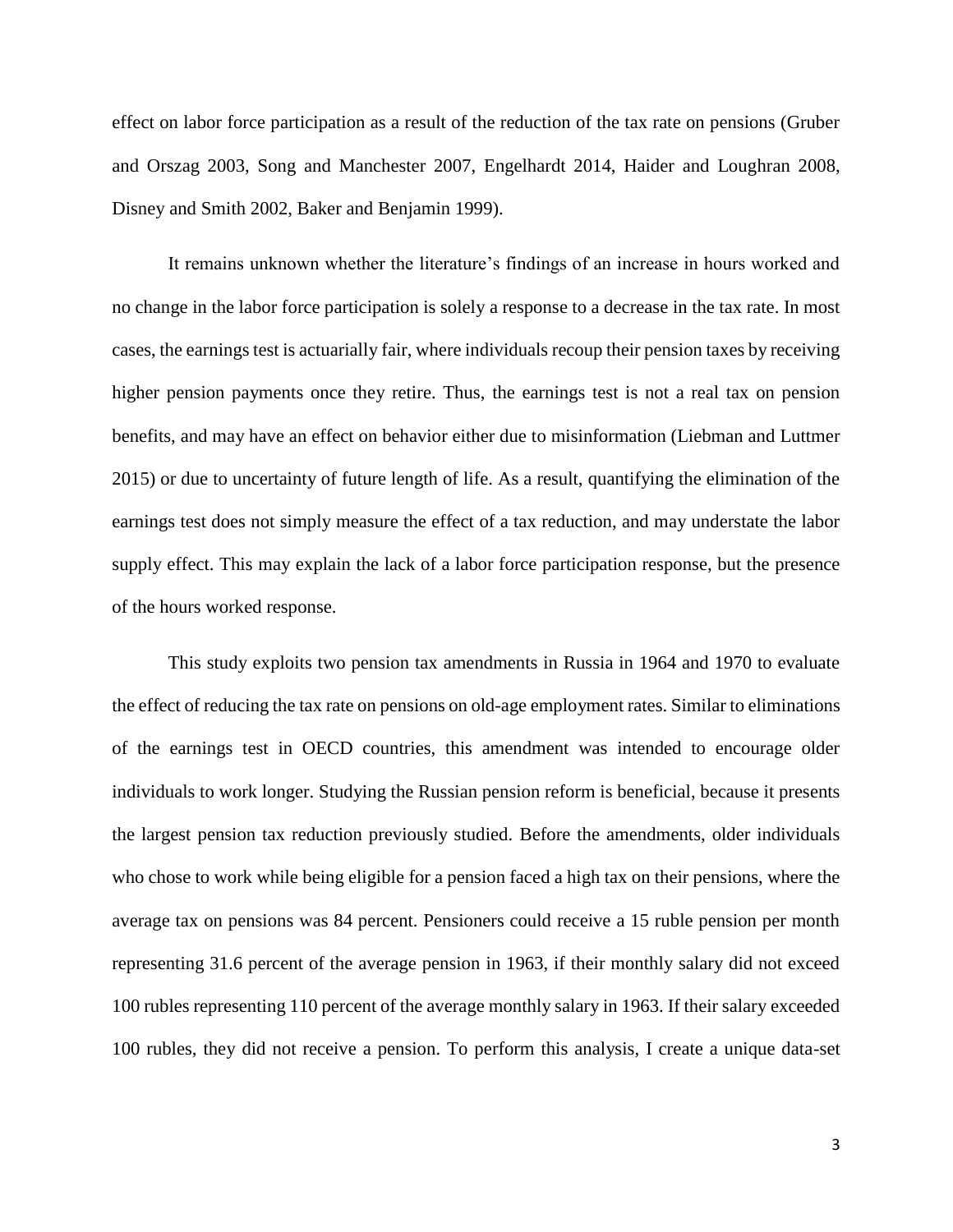characterizing employment behavior among pensioners and the characteristics of pensioners and regions from the archives in Moscow.

Different from the earnings tests in the countries that were previously studied, the one in Russia did not result in a higher pension after a pensioner stopped working. That is, the tax on pensions in Russia was not actuarially fair, and thus acted as a true tax on pensions. Studying the effect of the reduction of the tax on pensions in the Russian context is beneficial, because it allows me to estimate the full effect of taxing pensions on labor supply. Additionally, the simplicity of the law and the thorough knowledge of individuals about the details of the law is a benefit to studying this context, because it is reasonable to expect the adjustment in employment rates would be due to the change in tax rates and not due to some misinformation about the law. The pensioners found out quickly about the new amendments and the rules of the change in the tax rates were printed in major newspapers.

The amendments were only applicable to one group of pensioners and provided differential reductions in pension taxes by region, which allows for cleaner causal identification relative to previous studies that focused on policies that were implemented nationally and applied to everyone. The reductions in pension taxes were only applicable to old-age pensioners – men who are age 60 and above and women age 55 and above. All other types of pensioners, such as invalidity pensioners, experienced no change in their pension taxes.

My research design uses the geographic variation in the reduction in the tax rate on pensions as well as the applicability of the amendment to only one type of pension. Exploiting the differential reduction of pension tax rates by region, I employ a generalized differences-indifferences framework, where I use the "high-tax-reduction" areas as the treatment group and the "low-tax-reduction" areas as a control group. First, I study the effects of the 1964 amendment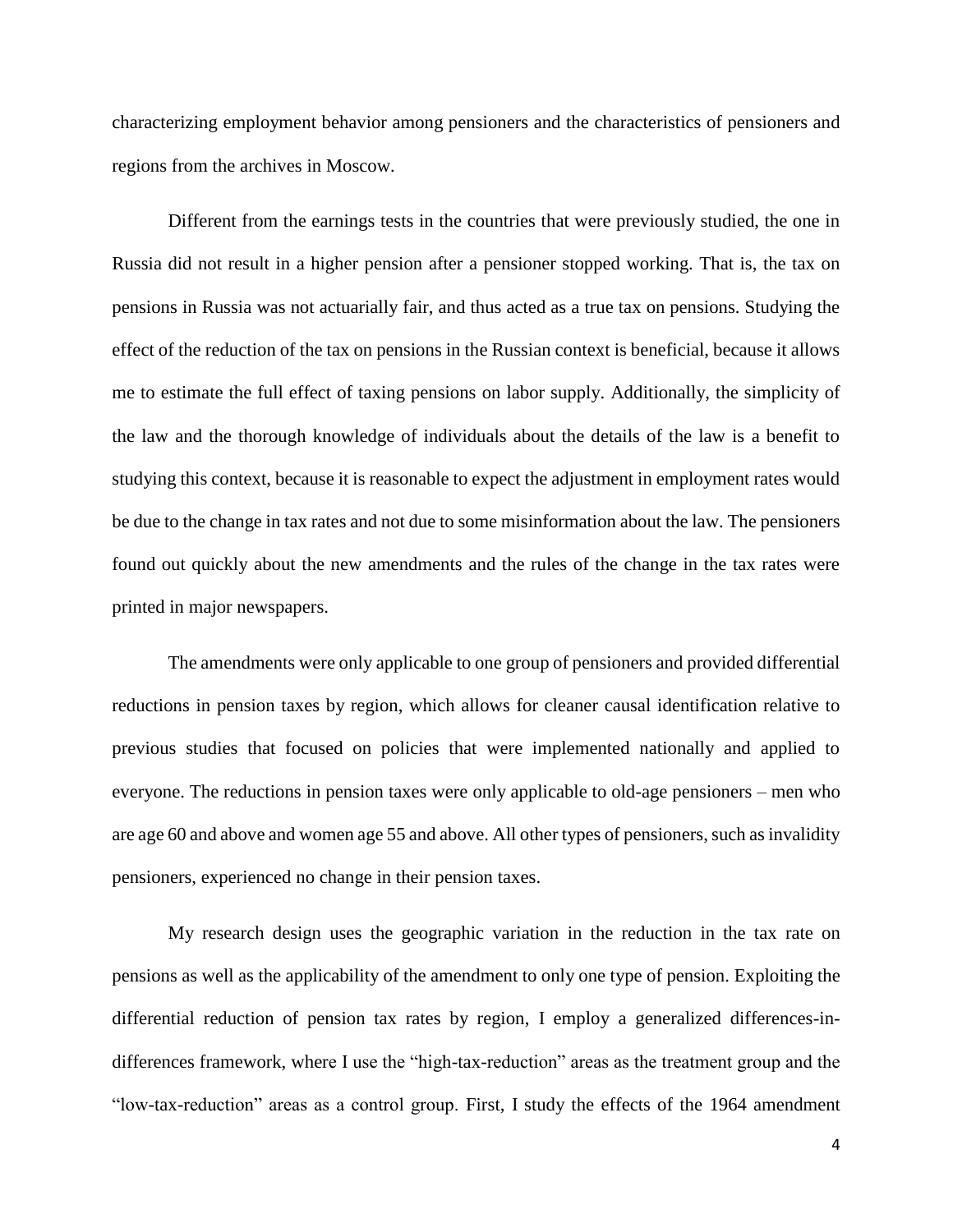which reduced the tax rate on pensions to 25% in 25 oblasts (similar to states; I call these oblasts "high-tax-reduction" areas), and to 50% in the remaining 48 oblasts ("low-tax-reduction" areas). Second, I study the effects of the 1970 amendment which reduced the tax on pensions to zero in all oblasts. Thus, the high-tax-reduction areas experienced a decline in the tax rate from 25% to 0%, while the low-tax-reduction oblasts experienced a decline in the tax rate from 50% to 0%. Next, I exploit that both amendments only applied to old-age pensions, while the pension tax rates for other types of pensions (invalidity) did not change. I employ a generalized differences-indifferences framework, where I use the old-age pensioners as the treatment group and other types of pensioners as the control group.

My results show that both pension tax reduction amendments are associated with an immediate and sustained increase in old-age employment rates. Employment rates rose overall by 26 percent in the year when the 1964 amendment happened: they rose by 31 percent in the hightax-reduction oblasts, and by 22 percent in the low-tax-reduction oblasts. Five years after the amendment, employment rates rose overall by 62 percent: 71 percent in the high-tax-reduction oblasts, and 48 percent in the low-tax reduction oblasts. Next, I compare the differential increases in employment rates in high-tax-reduction oblasts relative to low-tax-reduction oblasts. Using the 1964 amendment to estimate the effect of moving the tax rate on pensions from 50 to 25 percent: employment rates rise by 10 percent in the first year, and by 24 percent five years after the amendment. Using the 1970 amendment to estimate the effect of moving the tax rate from 25 to 0 percent: employment rates rise by 4.9 percent in the first year, and by 6.1 percent five years after the amendment.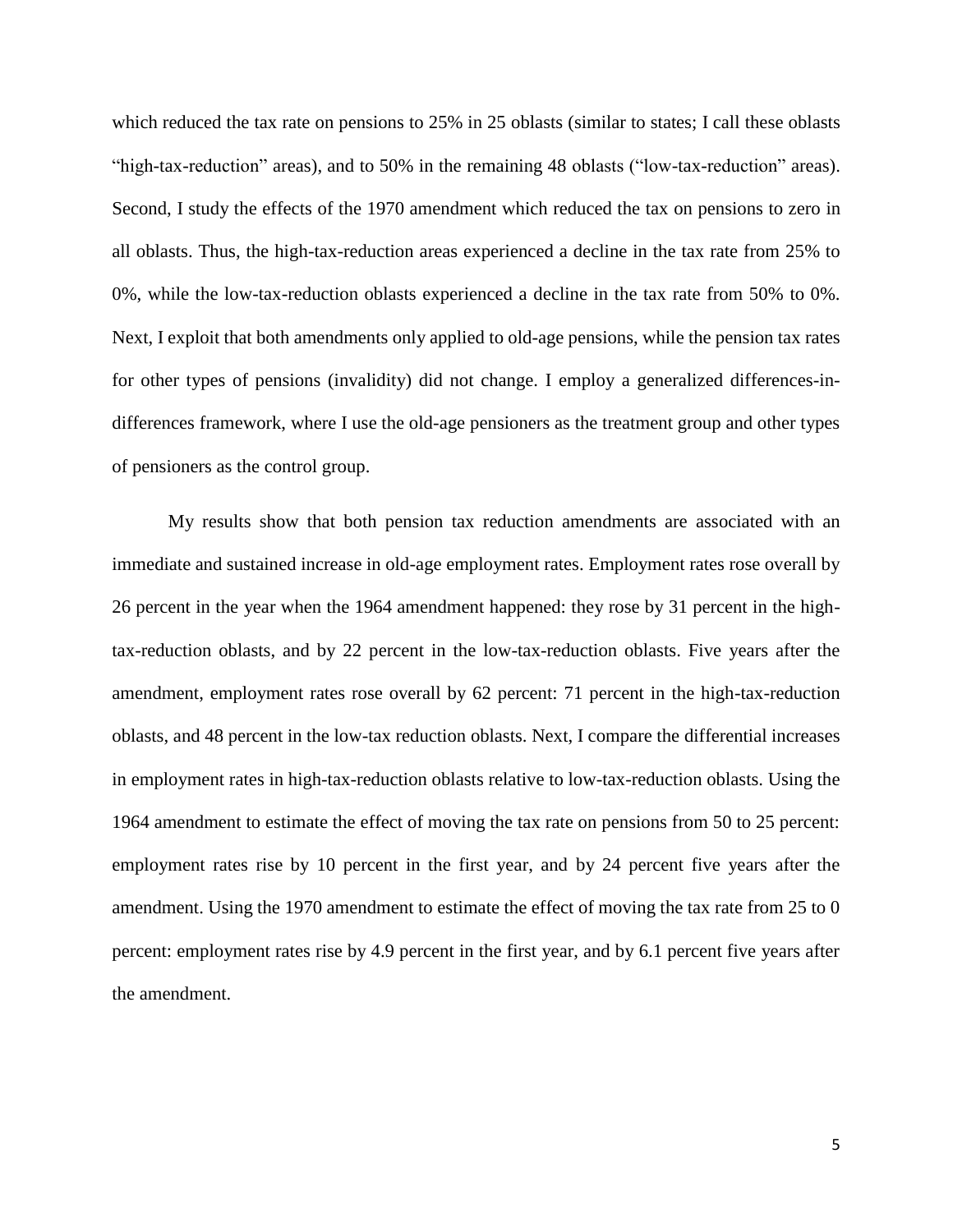## I. **Russian Pension Benefits**

Starting from 1956, the Soviet government passed a unified law that provided government pensions for most workers (Zabozlaev 1962). Prior to this, there were numerous rulings of pension amounts for different types of workers. The new law substantially increased the size of pensions and the number of individuals eligible for them. This law mandated several types of pension benefits and specified the amounts that could be received based on previous earnings. There were three types of work-related pensions that were provided: old-age pensions, invalidity pensions, and pensions for length of service. This law also specified how much of their pensions individuals could keep if they continued working, where old-age pensioners could keep the least amount of their pensions if they continued working.<sup>5</sup>

## *A. Pension Types Descriptions: Old-age, Invalidity and Length of Service*

The old-age pension was the largest category of pensions, where 50 percent of work-related pensions were old-age in 1963. Women could start receiving this pension at the age of 55 if they worked no less than 20 years, while men could start receiving it at the age of 60 if they worked no less than 25 years. Pensions were calculated based on salary, where the pension either equaled the average over the last 12 months of work, or the average for non-stop 5 years of work over the last 10 years. Individuals with higher salaries received a smaller share of their salary as a pension. The average old-age monthly pension received in 1963 was 47.4 rubles, which was about 52.1 percent (47.4/90.3) of the average monthly wage in 1963. This is not the same as the average replacement rate for a pension, because the monthly wage for older individuals may be different: an estimate from a book lists the replacement rate for a pension at 65 percent (Lantsev 1976). The maximum

<sup>5</sup> Please find a more detailed description of pension types in Appendix A.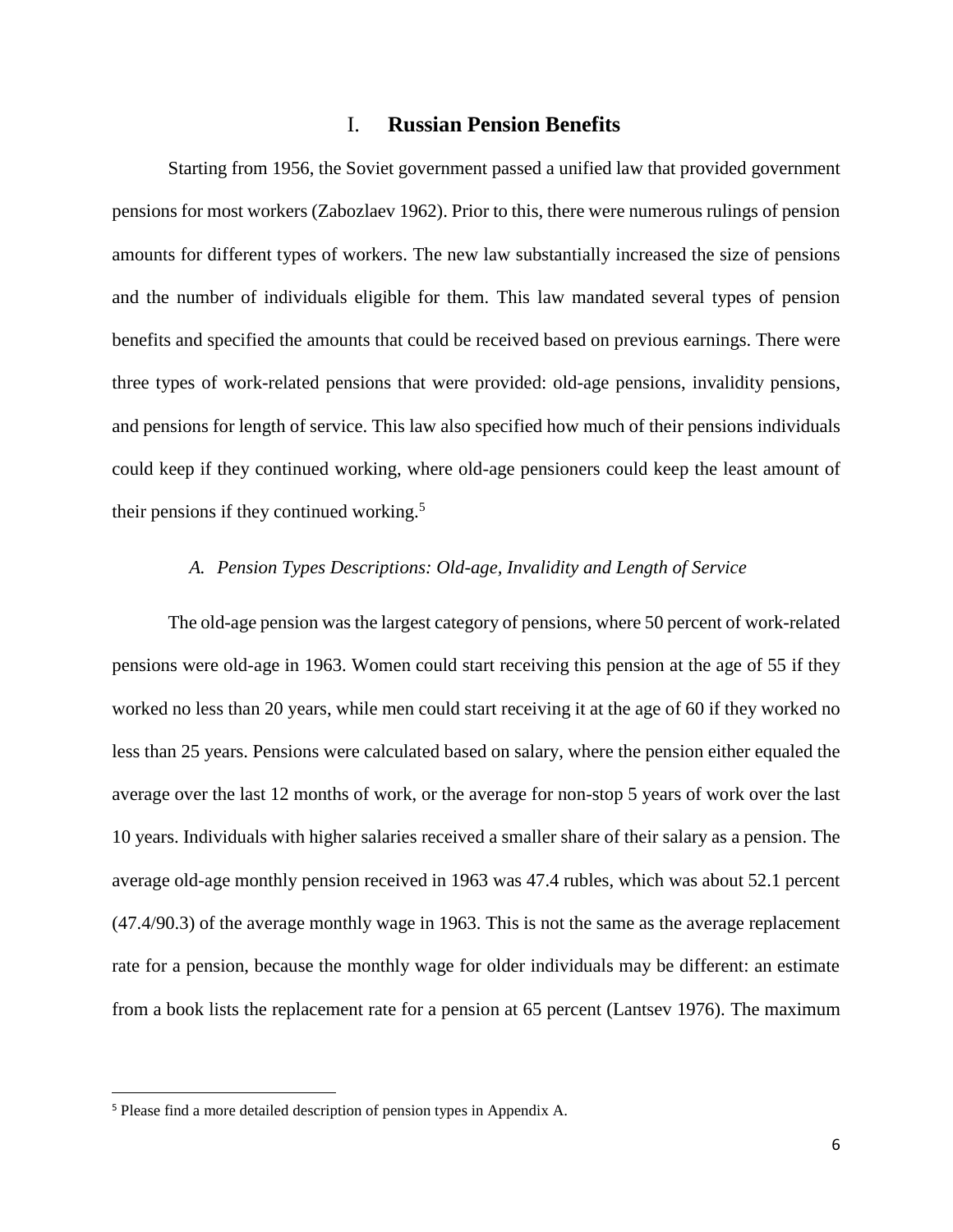monthly pension a person could receive was equal to 132 percent of the average monthly salary (120/90.3), while the minimum pension was equal to 33 percent of the average monthly salary (30/90.3).

Old-age pensioners had the greatest tax on pensions if they worked. Individuals who were eligible to receive an old-age pension, but worked at the same time could only keep a limited portion of their pension or none at all. They received 15 rubles of pension per month which was 31.6 percent (15/47.4) of the average pension in 1963, if their monthly salary did not exceed 100 rubles  $(110$  percent of the average monthly salary in 1963).<sup>6</sup> If their salary exceeded 100 rubles, then they did not receive a pension. So, for an average person the tax on their pension if they worked would be 84.2 percent.<sup>7</sup> However, if a pensioner were employed as a temporary worker for two months in a calendar year, then his earnings were not counted in the pension calculation.<sup>8</sup>

The second largest pension was the invalidity pension, where 31.4 percent of work related pensions were invalidity pensions. Individuals were eligible for this pension during the whole time when they could not work (were disabled), and needed medical check-ups to prove eligibility. However, once a man reached age 60 and a woman reached age 55, then they were eligible for an invalidity pension for the rest of their lives. There were three types of invalids: type 1 was most disabled, and type 3 was least disabled. Individuals could receive this pension as a result of a work injury (10 percent of cases) or a general illness (90 percent of cases). If an individual became an

<sup>6</sup> This minimum pension constituted 50 percent of the smallest pension and 12.5 percent of the largest pension.

 $^7$  A conservative estimate would assume that 50 percent of people earned below 100 rubles per month (given that the mean monthly wage was 90.6 rubles). Then, the average tax rate would be: 0.5\*100+0.5\*68.4=84.2%. <sup>8</sup> The two-months time period is counted from the entry to a job until the end of the job, regardless of work breaks

during the two-month period. This worker must be accepted to a job that is supposed to last less than two months. The worker can be accepted to several temporary jobs in a year, but the total time worked should be less than two months. If a person was accepted to a job to last no longer than 2 months, but stays longer, then he pays a tax on his pension starting after two months of work. If a pensioner was accepted to a temporary job to last longer than two months, then he has to pay the tax for the whole time.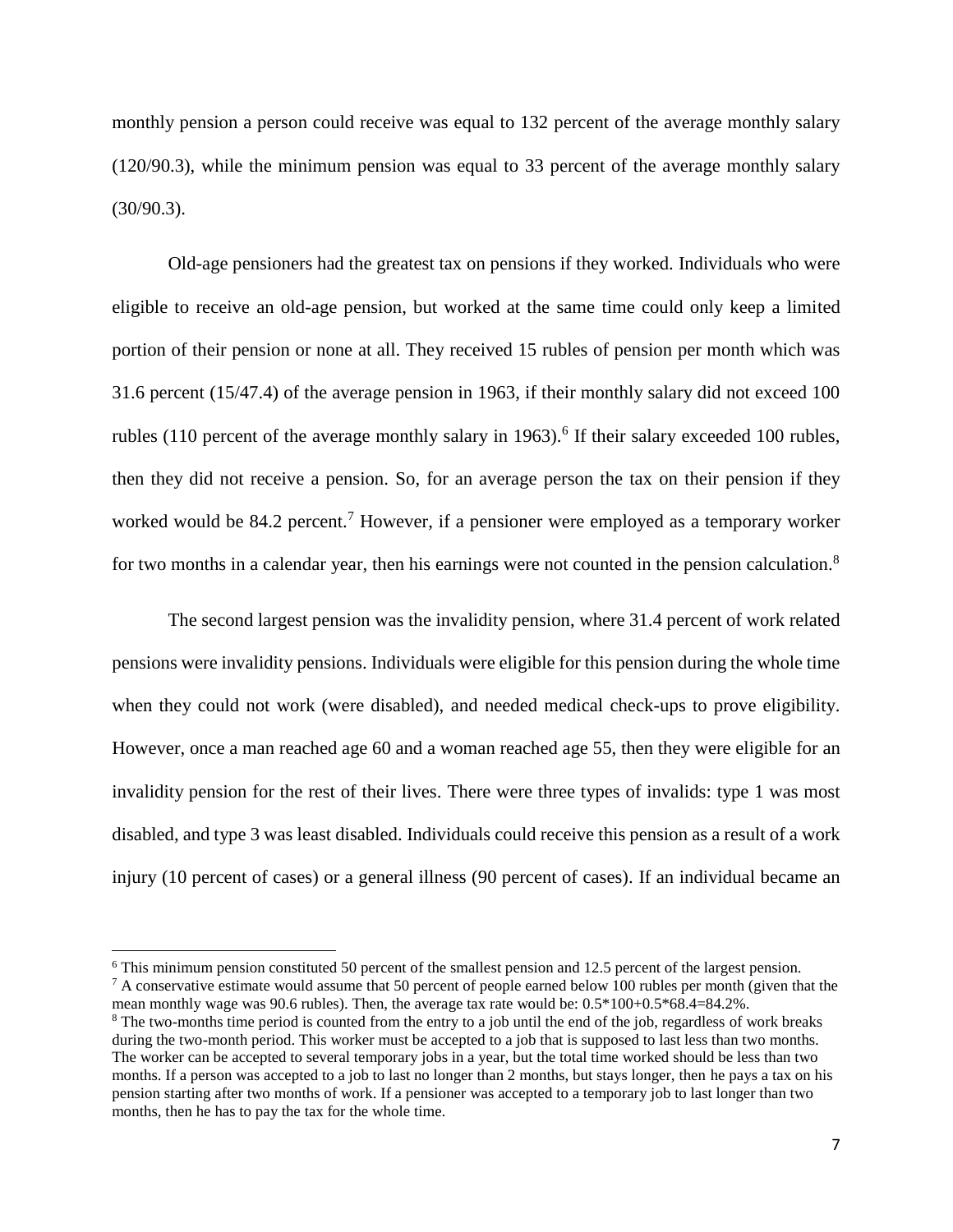invalid as a result of a work injury, then he/she could receive the pension regardless of length of employment. If an individual became an invalid as a result of general illness, then he received the pension when he has worked enough years. The pension amounts depended on previous earnings, and differed for the type of invalid (on the job, general illness, job with difficult conditions). The share of the pension amount as a fraction of average national monthly salary was 30.3 percent. These pensions were similar to old-age pensions, because the replacement rate of the previous salary grew smaller as the salary grew larger, and minimum and maximum amounts were instituted.

The amount of the invalidity pension individuals could keep when employed was greater than for old-age pensions and depended on their level of disability. The most disabled (type 1) received their full pension regardless of salary. The less disabled (type 2) received their full pension regardless of the salary amount, so long as the salary was not greater than 120 rubles (133 percent of the average national monthly salary). Once the salary was over 120 rubles, then the sum of the pension and the earnings could not exceed the total earnings before first pension receipt. For the least disabled (type 3), the sum of the pensions and earnings could not exceed the total earnings before the first pension receipt, while if their earnings did not exceed 120 rubles they received no less than 50 percent of their pension.

Another category of workers who could receive invalidity pensions were individuals who worked in the army, representing 10.2 percent of individuals eligible for work-related pensions. They could receive pensions regardless of length of employment in the army. Pensions differed based on disability as a result of army service. The pension as a fraction of average monthly salary was 31.6 percent. If they worked, then they could still receive the full pension.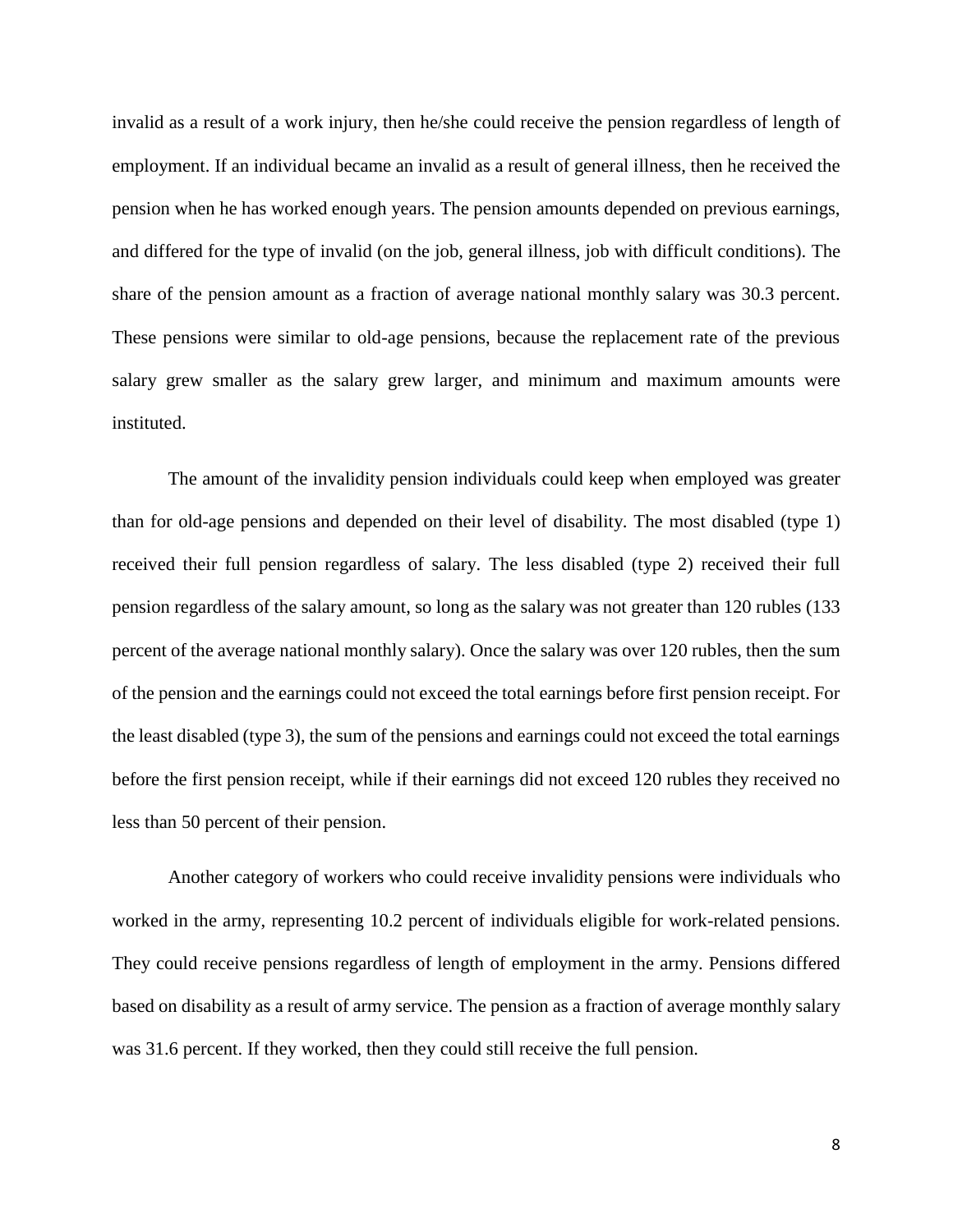The smallest category of pensions was the length-of-service pensions, representing 2.3 percent of individuals eligible for work-related pensions. These pensions were given to teachers, doctors, health workers, artists, dancers and composers once they have worked enough years. The minimum and maximum amounts were the same as for old-age pensions.<sup>9</sup> The pension as a fraction of the average monthly wage was 31.8. Most individuals eligible for length-of-service pensions could keep their full pension if they continued working.

### *B. Pension Reform to Encourage Employment: 1964 and 1970 Amendments*

Starting from the 1960s, the Russian government was concerned with a smaller labor force than it desired (Lantsev 1976). Several factors can explain this shortage of workers. First, the decline in birth rates during World War II led to fewer people entering the work force twenty years later in the 1960s. Second, as a result of the 1956 pension reform, the number of people eligible for pensions significantly increased, where from 1956 to 1960 2.6 million people became newly eligible for pensions. Third, the inability of most individuals to keep their full pensions if they continued working substantially lowered the employment rate among pensioners. However, many individuals eligible for pensions were still able to work.

The government decided to change legislation to incentivize pensioners to work, once it started viewing old-age pensioners as an untapped labor resource. After the 1956 pension reform, pensioners had few incentives to continue working, because of the high tax on pensions and the small difference between pensions and salaries, especially for people in low-paying jobs.<sup>10</sup> As a result, the government decided to implement a policy change that would incentivize the pensioner to work. The first initiatives started during the period from 1961 to 1963 and eliminated the tax on

<sup>9</sup> They already received special pensions before 1956, and starting from 1958 to 1960 different rulings were passed to unite the rules for them.

 $10$  The difference was small, because salaries were taxed, but pensions were not taxed.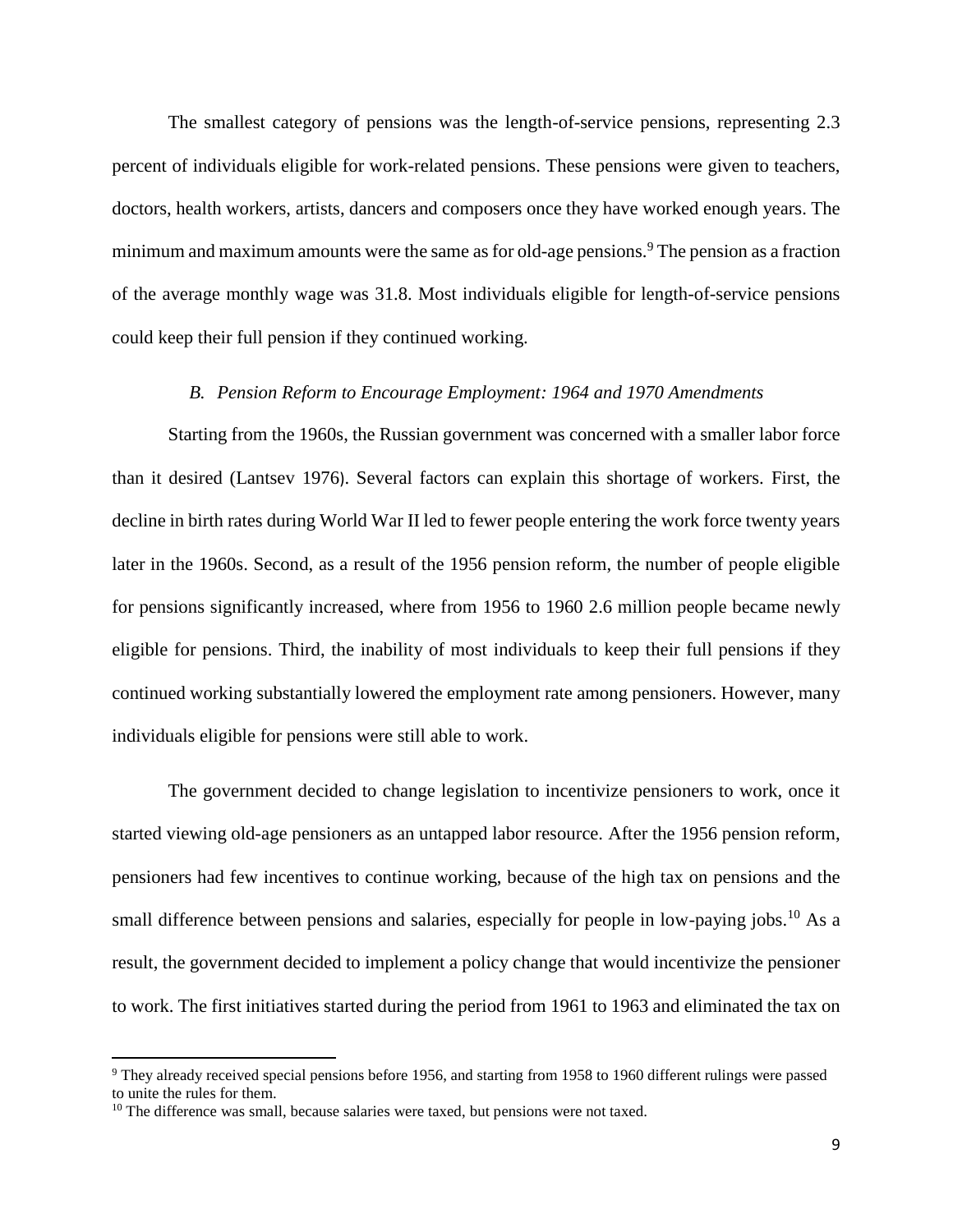pensions if a pensioner was employed as an agricultural worker (Astrakhan 1971). The government focused on agricultural work, because of its interest to increase production in this sphere, and the appropriateness of using old-age labor there.

In 1964, the government passed an amendment to the 1956 pension law applicable to a substantial portion of individuals with the goal of incentivizing work among old-age pensioners (Zabozlaev 1964). The main feature of the amendment was its allowance of employed old-age pensioners to keep a larger portion of their pension, or put differently – a decline in the tax rate on pensions when an individual continued working. This decline in the tax rate on pensions applied both to pensioners who entered employment, as well as the pensioners who continued working after the amendment.

Only individuals employed in certain occupations were eligible for the reduction in the tax rate on pensions, and there was a limit on the sum of the pension and the salary. The government chose to target the amendment to occupations it thought needed the greatest increase in workers. The following is a general list of eligible occupations: workers engaged in the provision of material services; junior service staff and workers in communication, engineering-technical workers (at organizations for industry, building, and transportation (except for railroads and city transport), communications, consumer services, and businesses that produce agricultural goods); sellers; cooks; doctors and medical staff in medical care and preschool facilities, nursing homes; pharmacists; kindergarten, primary and secondary school teachers.<sup>11</sup> The sum of the monthly

l

<sup>&</sup>lt;sup>11</sup> Here are some types of workers that could qualify as those providing material services: manage or service machines, mechanisms; supervision and management of work of machines, manual making of instruments, repair of equipment, building and repair of buildings, transportation, loading and unloading of raw materials, finished products, work on the reception, accepting, storage and sending of goods in repositories if they mostly perform work to transport the goods; also workers who work as drivers of trucks, taxis, and buses, or conductor, repair of transportation and communication lines.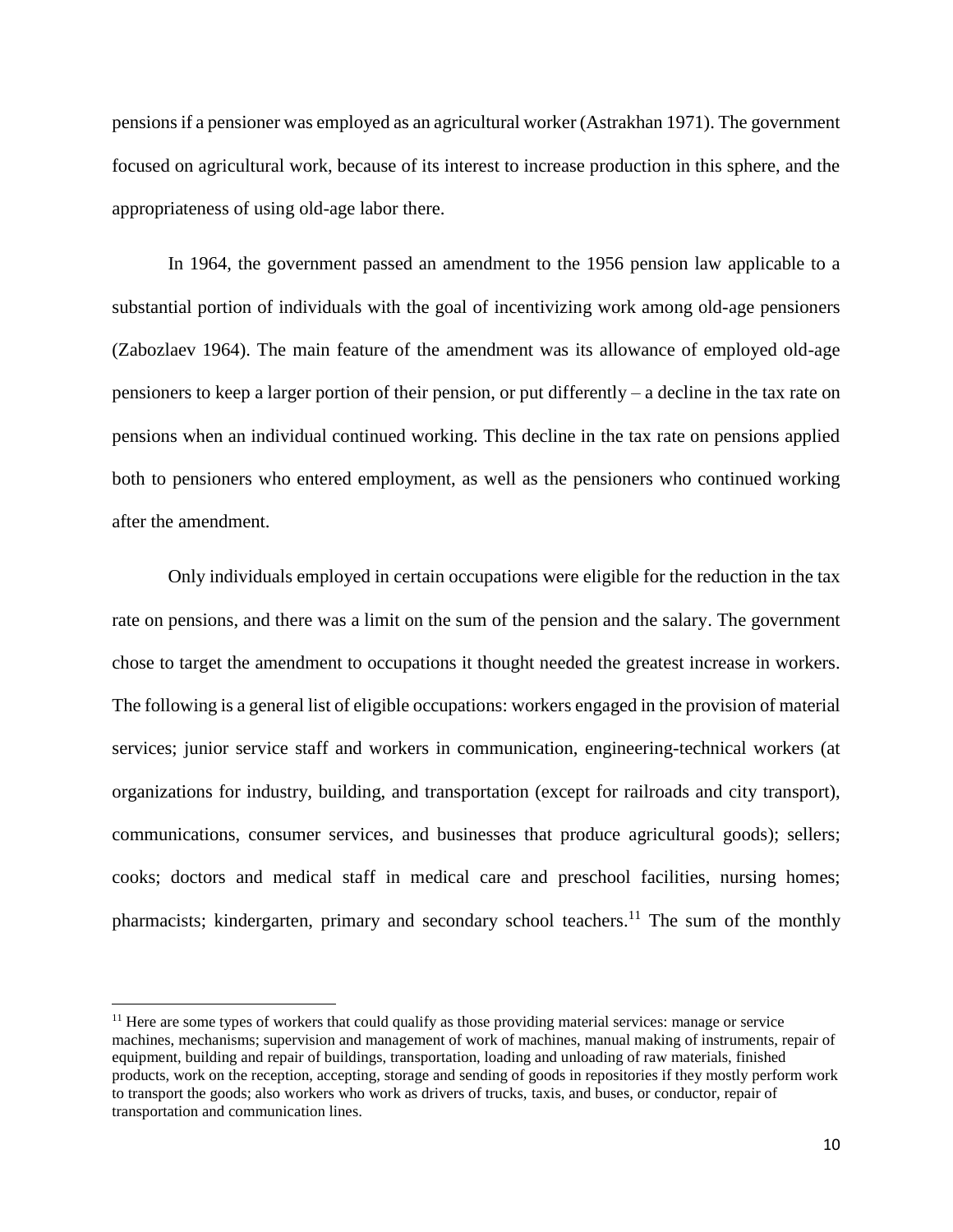pension and salary an old-age pensioner received could not exceed 200 rubles. If the sum exceeded 200 rubles, then subtractions were made from the pension such that the sum was equal to 200 rubles. It is important to remember that the amendment only applied to old-age pensions, while the rules for all other types of pensions (invalidity and length of service pensions) were left unchanged.

During the period from 1966 to 1967, individuals employed in certain occupations received the right to their full pension if they continued to work (Lantsev 1976). Here is a list of occupations: nurses in hospitals, polyclinics and nursing homes; takers of orders and cleaning ladies in consumer services businesses, workers in food and meat processing organizations in the period of mass processing of perishable goods which was no longer than four months per year.

In 1970, another amendment further expanded the incentives for pensioners to work (Tsederbaum 1971). Similarly to the previous change in law, the goal was to provide pensioners the greatest incentives to work in occupations and industries where they could work without hurting their health, and with the greatest help to the nation. This time, the amendment allowed pensioners in certain occupations to keep their full pension if they worked. Many of the occupations matched those eligible for a lower tax rate on pensions in 1964 with some exceptions: some occupations present in the 1964 list were excluded, while some not present were added. The list excluded engineering-technical workers, pharmacists, and teachers in urban areas, but it added accountants, insurance agents and workers in the food industry.<sup>12</sup> Pensions continued to be taxed

 $\overline{a}$ 

 $12$  The more detailed list of occupations eligible to keep their entire pension if they worked included: workers engaged in the provision of material services; junior service staff regardless of place of work; postmen, telecom operators, sorters at the post office and printing press companies, telegraphers at the printing press; sellers, cashiers, cooks, waiters, foremen at building companies; controllers and accountants who work in banks and savings banks, insurance agents; some categories of communications workers; workers in the food industry and consumer services; medical staff at health care facilities, preschools, and nursing homes, the red cross; doctors at hospitals, polyclinics, dentist offices, clinics, sanatoriums, emergency rooms and nursing homes; teachers in kindergarten, primary, secondary and technical schools in rural areas.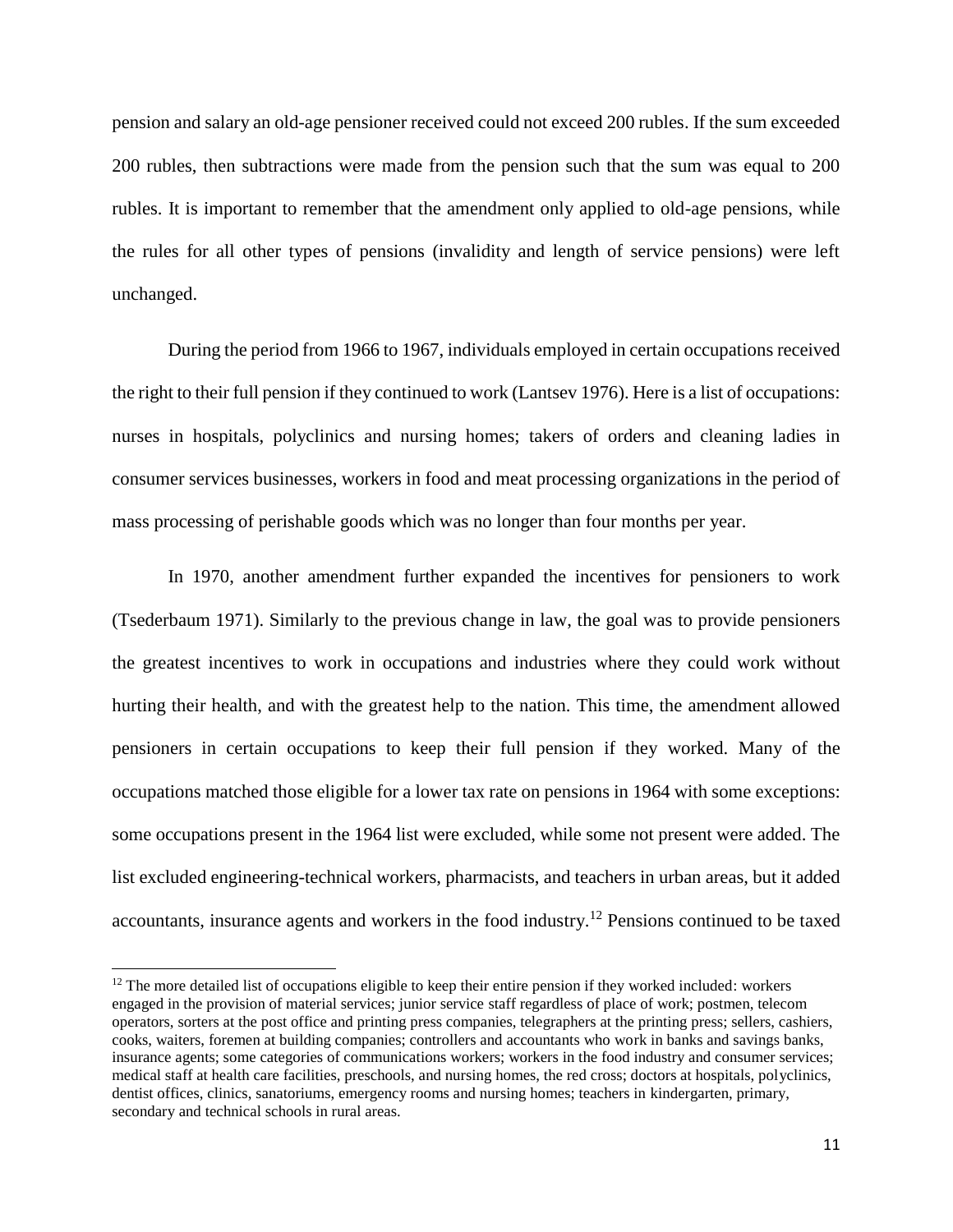at a 25% rate in the Urals, Siberia and the Far East, and at 50% in the rest of Russia for some occupations. These occupations mainly included those that became eligible for tax reductions after the 1964 law, but not eligible for the full reduction in  $1970$ .<sup>13</sup>. Finally, the amendment increased the limit on the sum of the pension and salary a pensioner could keep to 300 rubles (from 200 rubles in the 1964 amendment). 14

Also, some benefits were taken away from invalidity pensions, where for invalids of type 3 whose earnings were under 120 rubles there was no longer a guarantee that their pension payment would be no less than 50 percent of their original pension if they continued working.

# **II. Roll-Out of Pension Reform and Expected Employment Changes**

### *A. Geographic Differentiation of Pension Tax Rate Amendments*

On February 26, 1964, the Soviet government passed an amendment to incentivize old-age pensioners to work (Sovmin, 1964). The amendment went into effect on April 1, 1964. At that time, individuals who worked in regions in Siberia, the Far East and the Urals were allowed to keep 75 percent of their pensions if they worked (resulting in a 25 percent pension tax rate). In the rest of Russia, individuals who worked were allowed to keep 50 percent of their pensions if they worked (resulting in a 50 percent pension tax rate). The government may have decided to offer a greater reduction in the pension tax rate in certain regions, because it wanted to increase labor supply the most in these lower populated regions of the country which were important in industrial

<sup>13</sup> The more detailed list of occupations that continued receiving tax reductions from the 1964 amendment included: some categories of communications workers, engineering-technical workers in the same organizations as under the 1964 amendment, doctors at sanitary care facilities, preschools, and forensic medical examination facilities, pharmacists, teachers of kindergarten, primary, secondary and technical schools in urban areas, and train controllers

l

 $14$  Pensioners who received old-age pensions under difficult conditions could receive a pension of 50% if they worked, but no less than 15 rubles per month. If their pension and salary exceeded 300 rubles, then they received less of a pension. If the pension was given only partially, then if you worked, you were not eligible to receive the pension (same as before).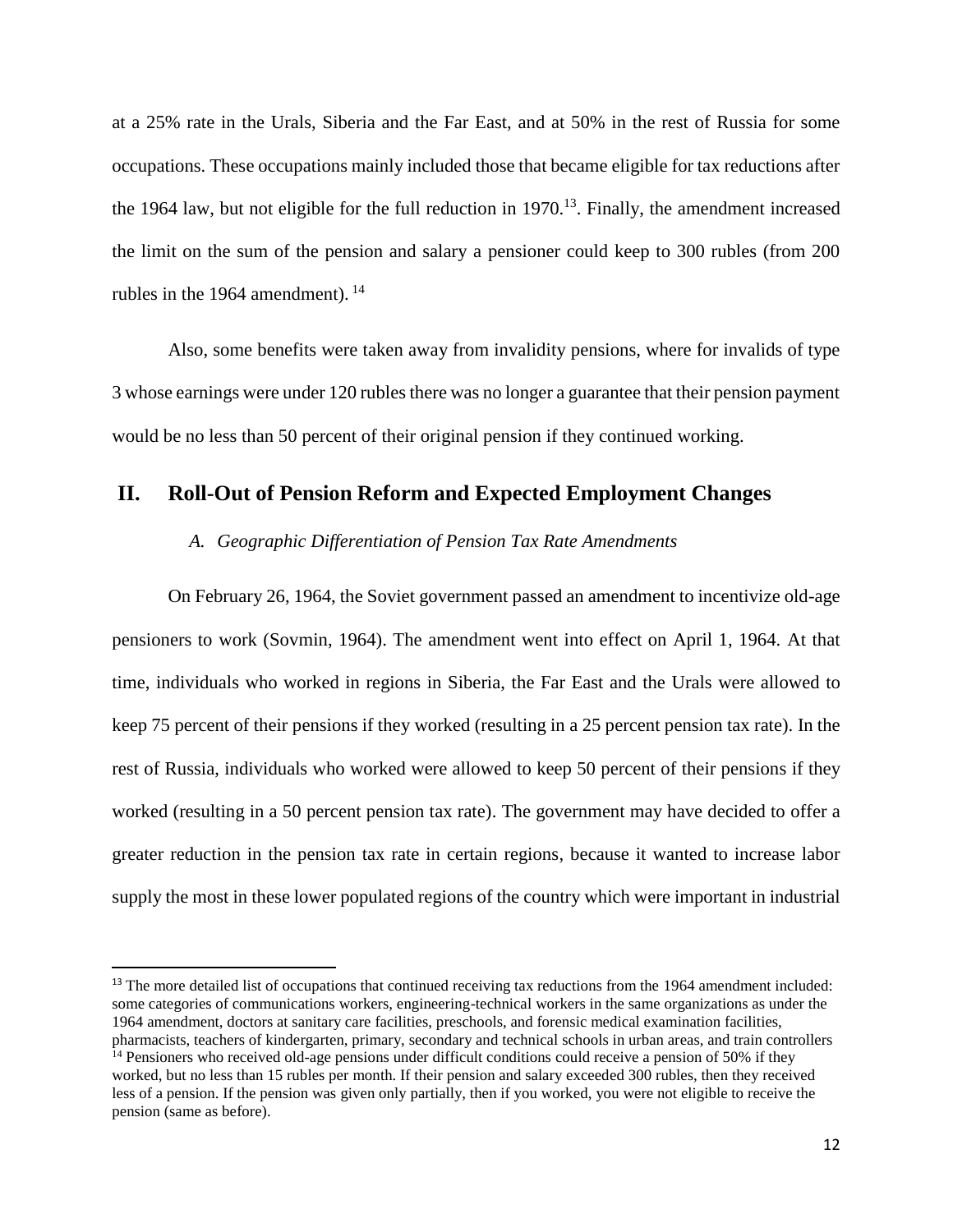production. This amendment was scheduled to last from 1964 to 1968, but it was in effect until the end of 1969.

The pensioners found out quickly about the new law, because the details of the law were printed in major newspapers. An article on March  $6<sup>th</sup>$ , 1964, listed all the details of the law, such as the occupations of workers eligible for the reduction in the pension tax and the areas that would have a lower tax rate on their pensions. There were follow-up articles in both major newspapers, where the head of the pension department answered questions the readers had about the amendment. One article mentioned that the readers of the newspaper support the change in law, and were very interested in how it would work (Izvestija 1964).

On December 31 of 1969, the government passed an amendment that expanded benefits even more (Sovmin 1969). It was to go in effect on January 1, 1970, and was to last through 1975. There was quite a bit of confusion over which occupations/organizations were eligible for the tax reductions on pensions, and a lot of clarifying rulings were passed since 1964. Thus, one of the goals of this amendment was to combine the rulings into one law.

The presence of a substantial proportion of pensioners eligible to keep a greater share of their pension demonstrates that the pension amendments affected a lot of people. As a result of the 1964 and 1970 amendments, the composition of pensioners who worked changed so that a greater share of them received a greater part of their pension. The following statistics apply to the samples of pensioners who were working in 1968 and in 1973, where the 1973 numbers are in parentheses. By 1968 (1973): 34.3% (91.4%) of pensioners kept 100% of pensions, 30.8% (5.7%) kept either 50% or 75% of pensions depending on region of work, and 34.9% (2.9%) received the minimum pension or did not receive a pension at all (Lantsev 1976). As a result of this sample consisting only of working pensioners, these numbers provide an upper bound for the percent of all pensioners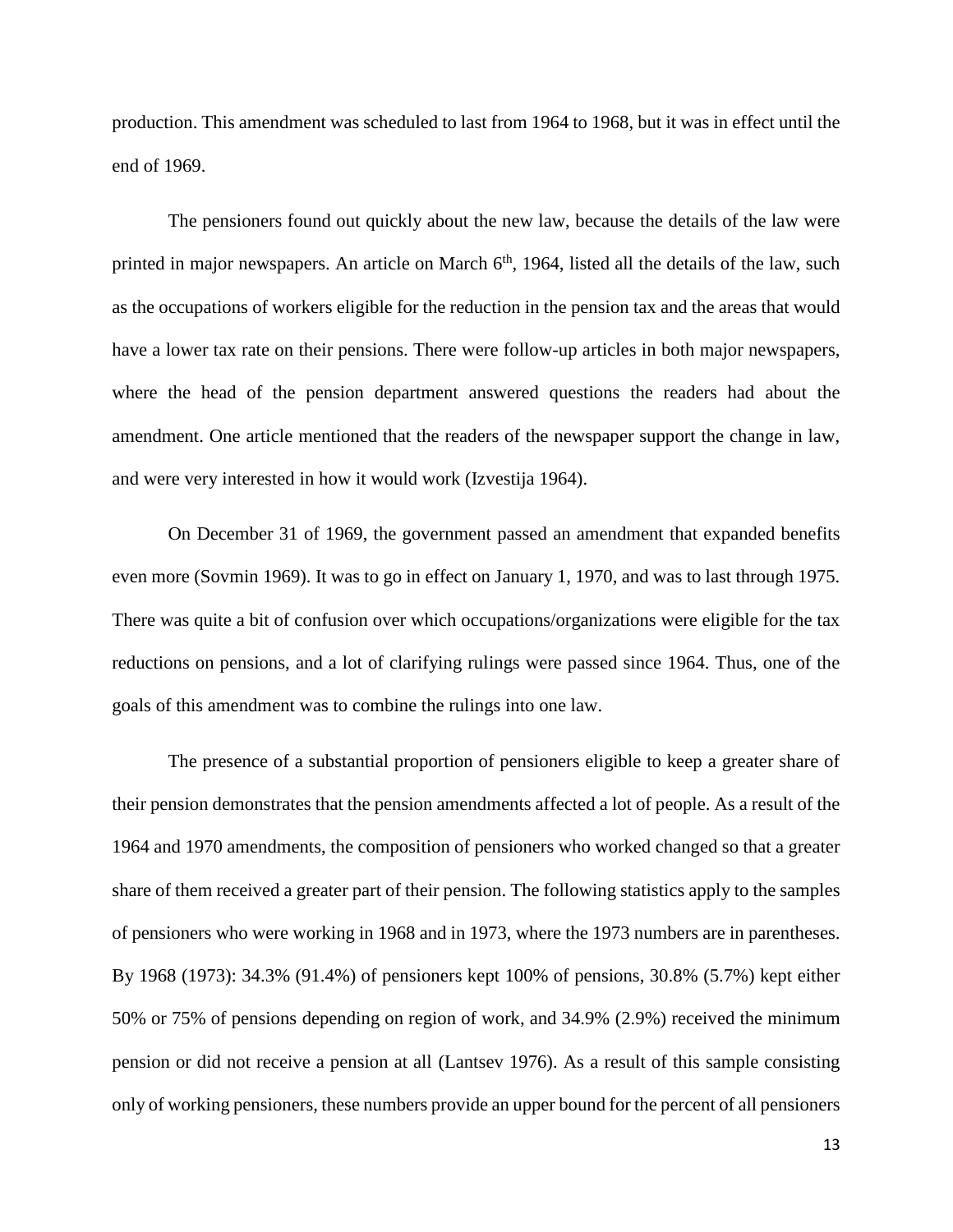eligible for pension tax reductions. It is likely that pensioners with the greatest incentives to work remained in the labor force, while those not eligible for pension tax reductions retired.

## *B. Expected Effects of Pension Amendment on Employment*

It is reasonable to expect a fairly quick adjustment in the employment rate of pensioners after the 1964 or the 1970 pension law amendments. This is due to two reasons. First, based on articles in widely-read newspapers, individuals found out about each amendment quickly. Second, individuals could simply choose to continue working after the law, which does not require time for adjustment. Although, individuals who already retired before the law change may take longer to adjust their behavior.

In the context of Russia at the time, the pension tax reductions would primarily affect the decision of the pensioner whether to work, and not the choice of how many hours to work. This is because there were very limited possibilities of part-time work at the time, which was virtually nonexistent. Thus, the pension tax reductions would primarily affect whether the individual worked full-time or retired. Given the expectation that the effect would be concentrated on the extensive margin, this study focuses on the outcome of employment rates.<sup>15</sup>

The pension tax reductions may increase the employment rate among old-age pensioners through two channels. First, pensioners who would have retired, when they lost most of their pension if they worked, could decide to keep working for their organization. This decision to keep working would result in an immediate increase in individuals employed, after the passing of the amendment. Also, this would lead to an increase in the employment rate every year, because the stock of individuals reaching the old-age pension eligibility age would increase every year.

 $15$  There are no data on hours of work, but in this context, one can assume that when a person works it is in a fulltime job.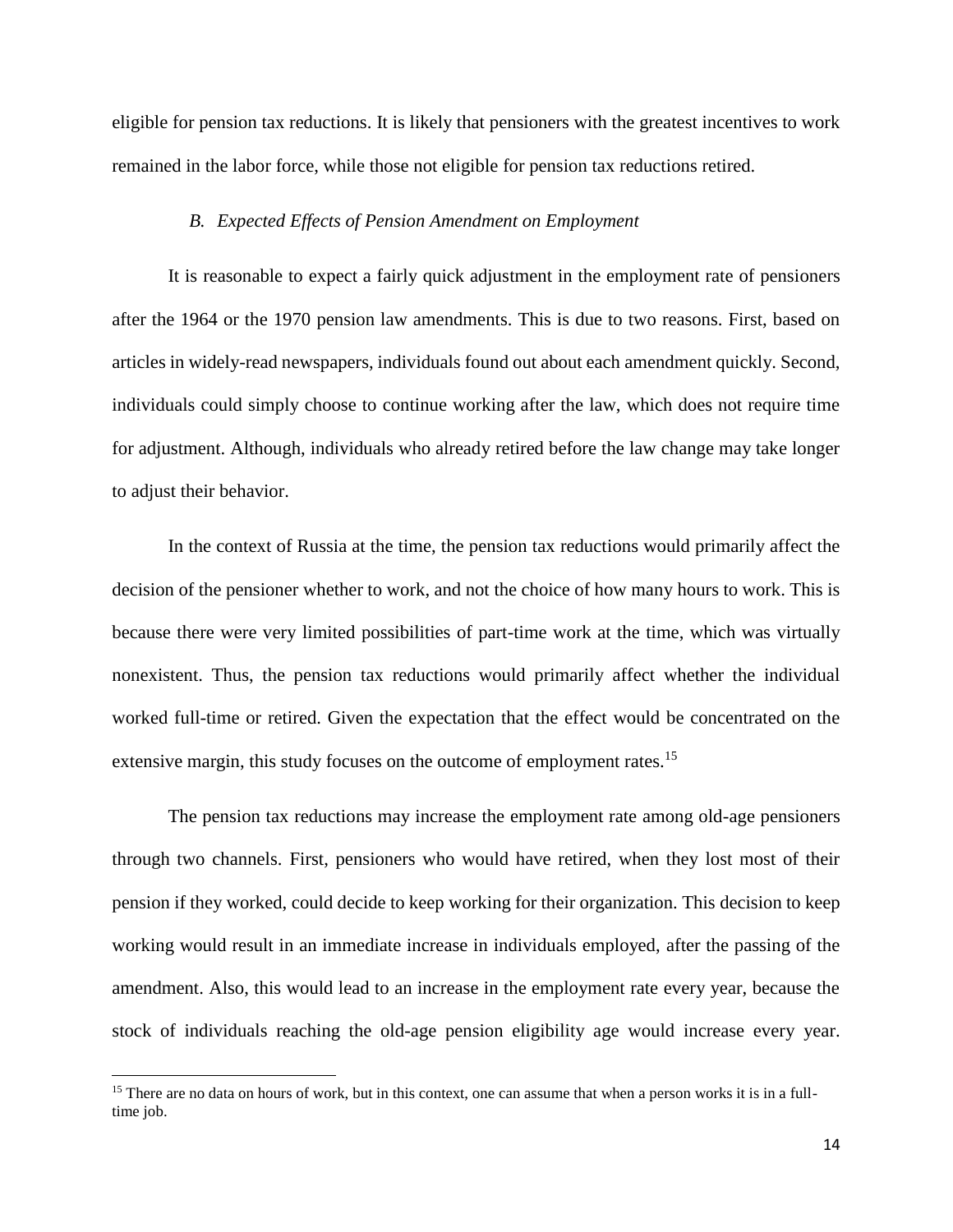Second, pensioners who stopped working could decide to go back to work. This decision to go back to work may not result in an immediate increase in individuals employed, because it could take time for the pensioner to find a desirable job. Unlike the stock of pensioners becoming eligible for an old-age pension, this stock will likely not grow after the amendment, because then pensioners for whom a reduced pension tax rate provides an incentive to work would just continue working. As a result of these two channels, I would expect the share of pensioners employed to go up in 1964, mainly due to continued work, and to keep rising in the following years, due to both people reaching the age to receive an old-age pension and those who retired previously finding desirable employment.

Descriptive evidence suggests that the channel where pensioners choose to keep working in their jobs, after a reduction in the pension tax rate, would be mostly responsible for the increase in employment rates in Russia. The following statistics are based on a study of organizations in several oblasts (Lantsev 1976). It documented that most pensioners stayed in the same occupation: 91 percent of pensioners continued working in the occupation they had before becoming eligible for a pension. Typically, pensioners did not go back to work once they left work. Out of all the working pensioners: 84 percent continued working without a break, while 16 percent went back to work after a break. There were no obligations for a firm to increase its re-employment of previously retired pensioners, because the amendment did not require organizations to take back pensioners who left their jobs beforehand. To the question of whether the amendment required to hire previously retired pensioners, the minister of pension affairs said that if an organization had a need for workers, and the pensioner could do the task, then he/she could be accepted for a job there (Izvestija 1964).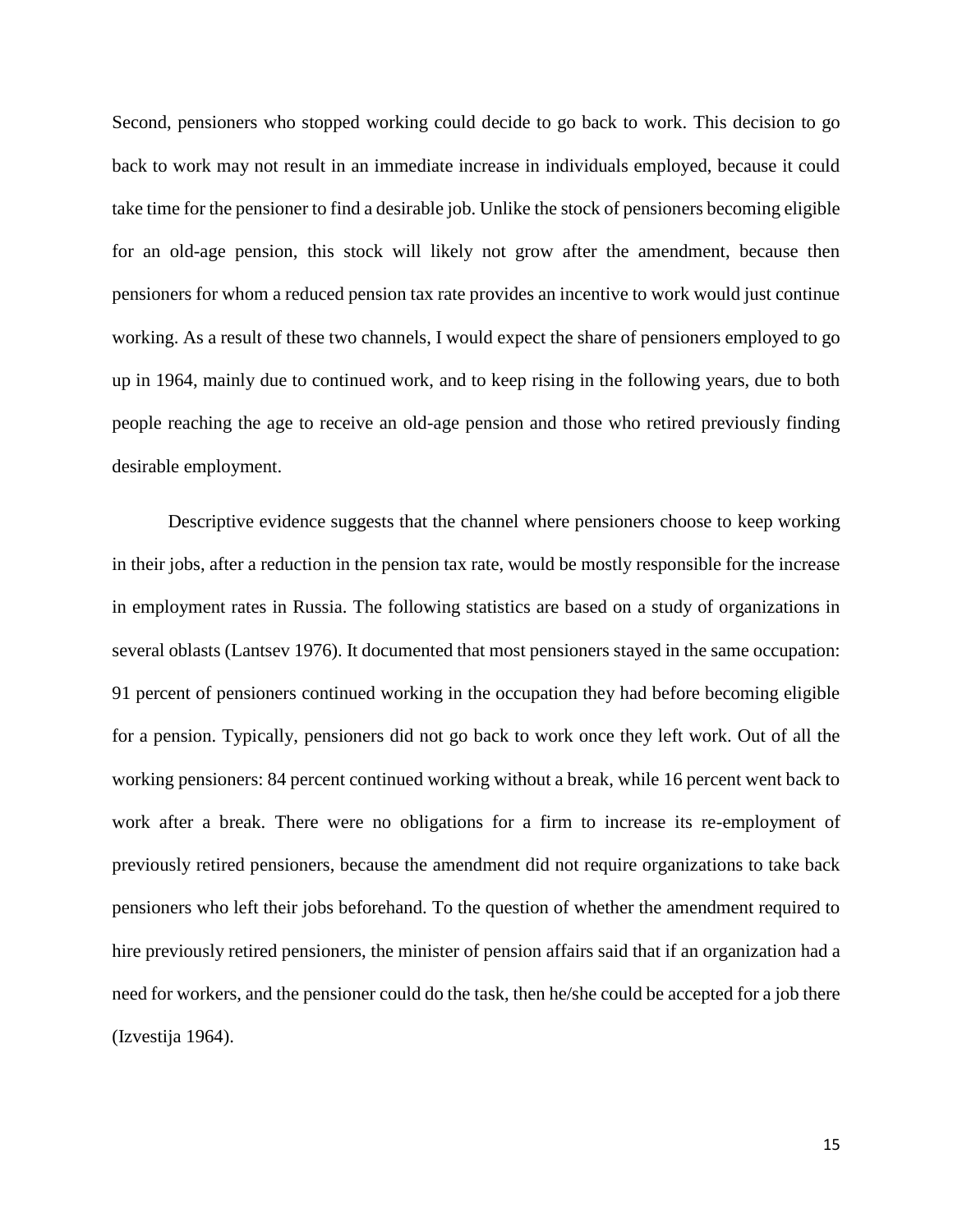Because of geographic differences in the reduction in pension taxes, I expect differential geographic increases in employment among old-age pensioners. I expect the Siberian, Far East and Ural regions (high-tax-reduction from 1964 to 1969: their tax rate on pensions was reduced to 25%) to experience a greater percent increase in the employment rate in 1964, but a smaller increase in 1970 compared to the rest of Russia. The next two statements elaborate on this prediction. First in 1964, I expect a greater percent increase in the employment rate in regions where the tax rate on pensions was reduced to 25% (high-tax-reduction: Siberia, Far East and the Urals) compared to regions (low-tax-reduction: rest of Russia) where the tax rate was reduced to 50%. Second in 1970, I expect a greater percent increase in the employment rate in regions where the tax rate on pensions was reduced from 50% to 0% (high-tax-reduction: rest of Russia) compared to regions where the tax rate was reduced from 25% to 0% (low-tax-reduction: Siberia, Far East, and the Urals).

Because the amendments only applied to old-age pensioners, I expect only this group of pensioners to experience an increase in employment rates. The pension tax rates for invalidity and length of service pensions have mostly not changed in 1964 or in 1970. Thus, I expect a greater increase in employment rates for old-age pensioners compared to other types of pensioners, and I expect this increase to represent the overall effect of moving to a new tax rate.

# **III. The Effect of Pension Reform on Employment Rates of Pensioners: Comparison of Areas with Different Pension Tax Reductions**

I analyze whether reducing the tax on pension benefits increases pensioners' labor force participation. To do this, I collected and manually entered data from the RGAE archives in Moscow. These data are tabulated on standardized reporting forms and include data on the number of individuals eligible for different types of pensions, and of those the number who are employed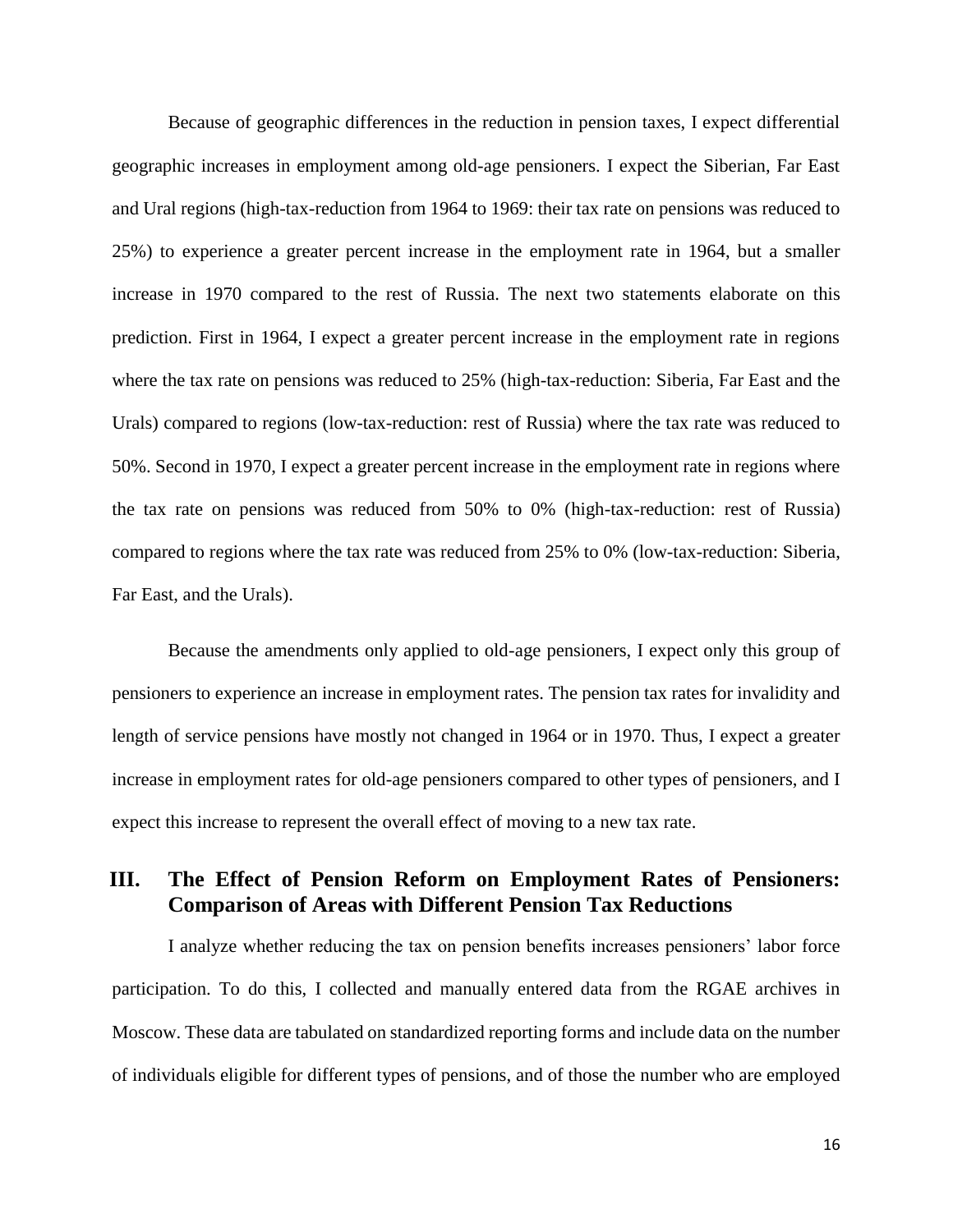in the Russian Soviet Federal Socialist Republic (RSFSR). These data are hand-written onto forms and are enumerated as the number of pensioners of each type. These data are by oblast and span the years from 1959 to 1975. Each of these counts are as of January 1 in every year, and so measure the number of individuals employed over the previous year. I use these data to calculate employment rates of individuals eligible to receive a pension.<sup>16</sup> The sample excludes collective farmers, because they had a different system of pension rules that applied to them.<sup>17</sup>

## *A. Descriptive Evidence on Employment Responses to Pension Reform*

The evolution of employment rates in the high-tax-reduction areas and low-tax-reduction areas provides evidence of a positive effect of reducing pension taxes on employment rates. The first piece of evidence comes from the evolution of employment rates before and after 1964, when after 1964 the high-tax-reduction areas experienced a greater reduction in the pension tax compared to the low-tax-reduction areas. Figure 1 plots employment rates of old-age pensioners in low and high-tax-reduction areas. Before 1964, employment rates of old-age pensioners were fairly low, 9.5 percent of those who were eligible for old-age pensions were employed in 1963. Employment rates followed similar trends in low and high-tax-reduction areas. Employment rates increased in both areas starting from 1964, which is consistent with the reduction in the tax on pensions in both areas. However, the percent increase in employment rates was greater in the high compared to the low-tax-reduction areas. Further, employment rates were increasing at a faster rate in the high-tax-reduction areas. These trends are consistent with a greater increase in employment rates for greater pension tax reductions.

 $\overline{a}$ 

<sup>&</sup>lt;sup>16</sup> The archives do not have data for year 1970 by oblast.

 $17$  The results of this study apply to all workers except for collective farmers. In 1964, there was a legislation that also unified the rules for pensions of collective farmers in one national law (Profizdat 1966). As a result, more collective farmers became eligible for pensions. This does not affect the results in this study, because they are excluded from my data-set.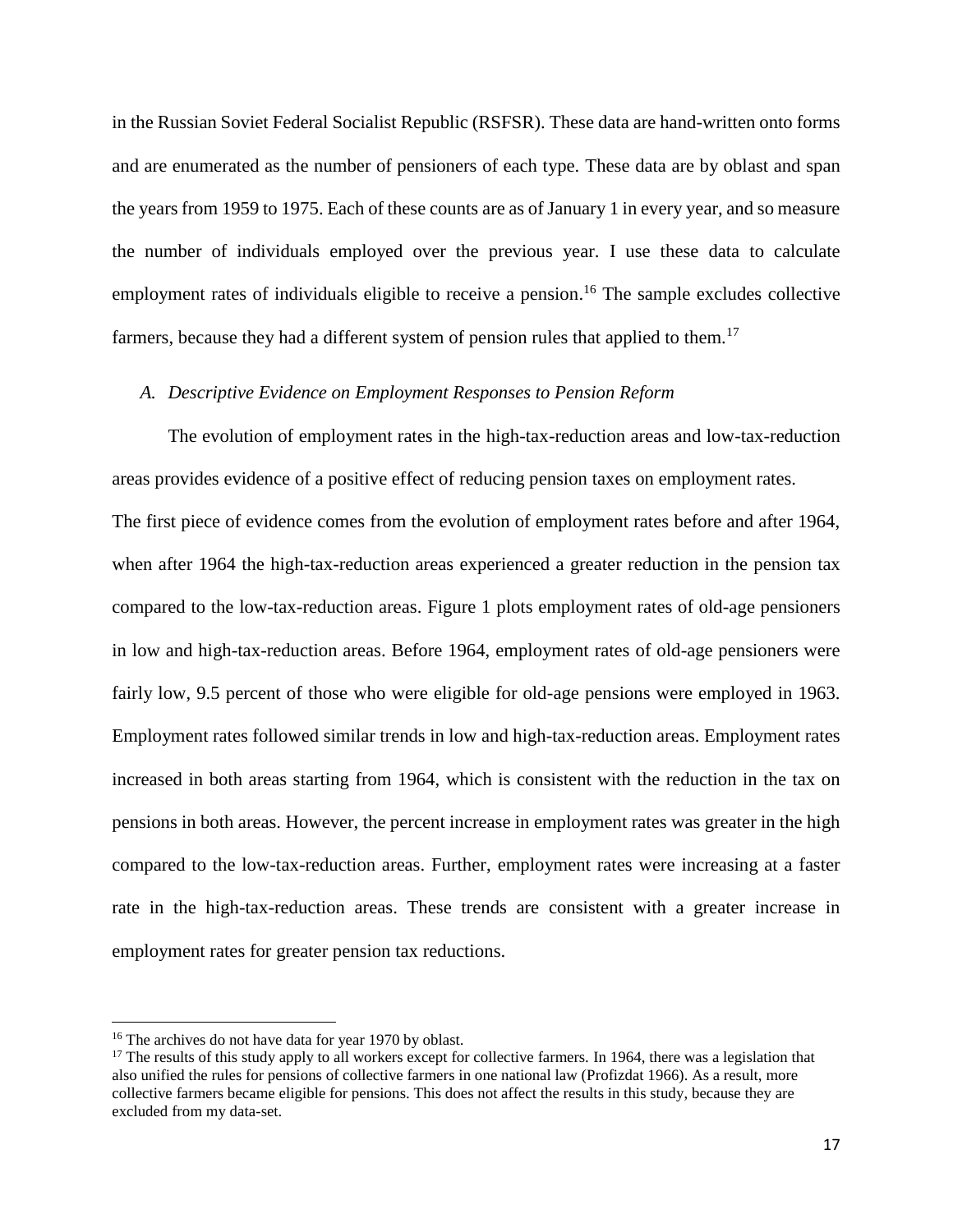The second piece of evidence comes from the evolution of employment rates before and after 1970, when after 1970 the high-tax-reduction areas of 1964 became the low-tax-reduction areas and vice versa. To clarify, the same areas were considered as high-tax-reduction from 1964 to 1969, but considered as low-tax-reduction from 1970 to 1975. By 1968, employment rates in the high-tax-reduction areas grew substantially closer to the low-tax-reduction areas: from the difference of 2.9 percentage points in 1964 to a difference of 1.5 percentage points in 1968. However, employment rates increased by more in 1971, thus diverging more, in the high relative to the low-tax-reduction areas: from the difference of 1.5 percentage points in 1968 to a difference of 2.7 percentage points in 1970.

#### *B. Generalized Differences-in-Differences Framework*

I exploit the effect of two amendments that reduced the tax rate on pensions, which together help paint a richer picture of the effects of taxing pensions on labor supply. First, I quantify the effect of changing the tax rate from 50 to 25 percent. To do this, I exploit the differential effect on regions of the 1964 amendment in a generalized differences-in-differences framework to adjust the raw comparisons for other covariates and construct confidence intervals (Jacobson et al. 1993). The specification is,

$$
\log(E_{o,y}) = \alpha + \gamma_o + \delta_y + \sum_{t=59}^{62} \theta_t * D_o * 1(y=t) + \sum_{t=64}^{67} \pi_t * D_o * 1(y=t) + \epsilon_{o,y} \tag{1}
$$

where  $E_{o,y}$  is the employment rate among individuals eligible to receive a pension in oblast,  $o$ , and year, *y*;  $\gamma_o$  are oblast fixed effects that capture time-invariant oblast level differences,  $\delta_y$  are year fixed effects that capture changes common to all oblasts, and  $D<sub>o</sub>$  equals to 1 if it is a high-taxreduction area from 1964 to 1969. The dummy for the year before the start of the amendment,  $1(y = 1963)$ , is omitted which normalizes the estimates for  $\theta$  and  $\pi$  to zero in 1963. The point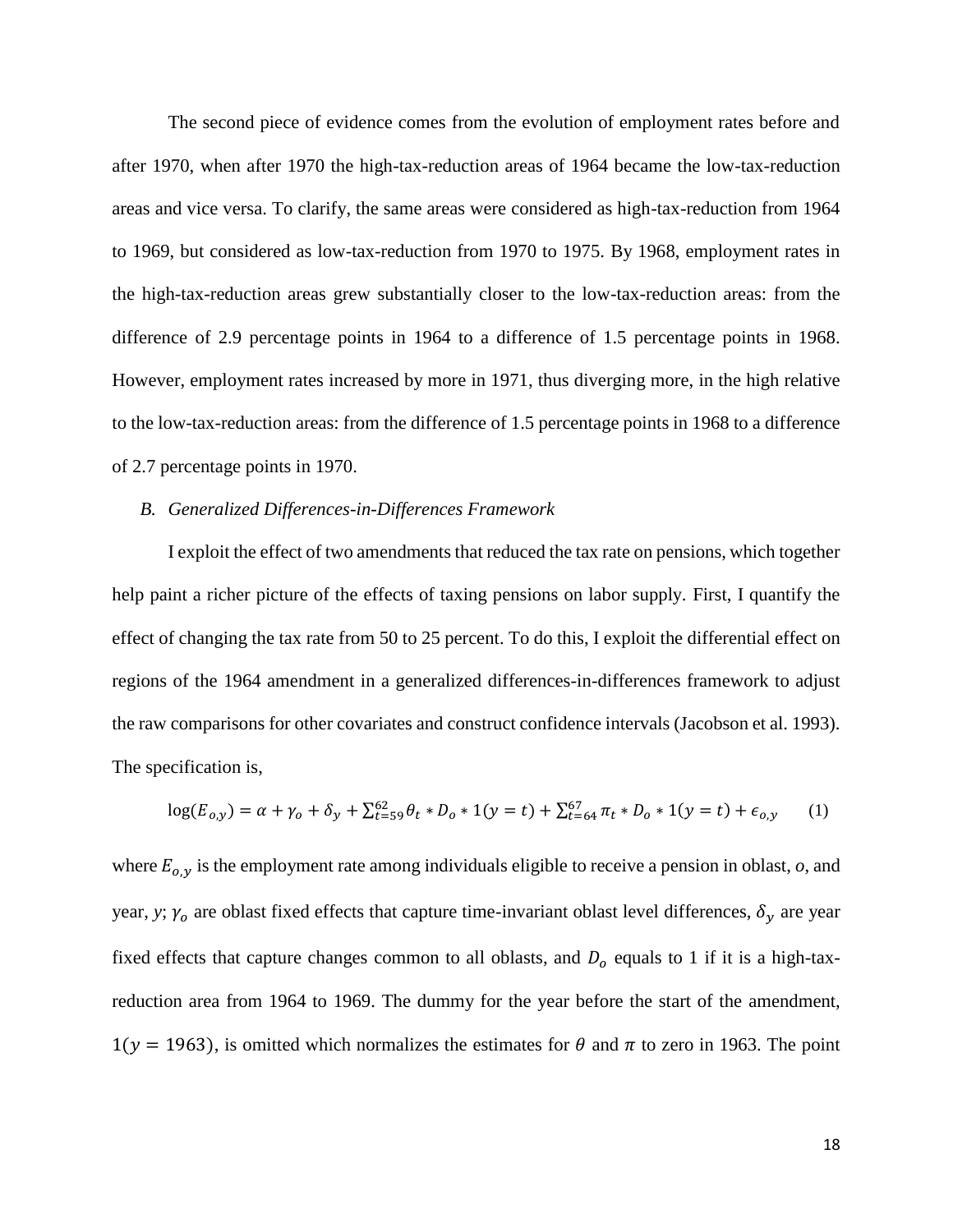estimates of interest,  $\theta$  and  $\pi$ , directly test whether employment rates were on parallel trends before the amendment and whether estimates diverged after the amendment.

I use the logged dependent variable, because oblasts have different levels of employment rates, where the employment rates are on average 3 percentage points higher in the low compared to the high-tax-reduction areas in 1963. The coefficients  $\pi_{1964}$  to  $\pi_{1968}$  capture the percent change in employment rate in the high-tax-reduction areas, where the coefficients measure the percent change in employment rate if the tax rate on pensions dropped from 50 to 25 percent. This is smaller than the total effect in the high-tax-reduction areas, because it quantifies the additional change in employment rates to the one already generated when the tax rate drops to 50% as it did in the low-tax-reduction areas. This strategy implicitly assumes that the percent increase in the high-tax-reduction areas if their tax rate were reduced to 50% (instead of a reduction to 25% that actually happened) would have been the same as in the low-tax-reduction areas.

Second, I quantify the effect of changing the tax rate on pensions from 25 to 0 percent. To do this, I quantify the differential effect on regions of the 1970 amendment in a generalized differences-in-differences framework. The specification is,

$$
\log(E_{0,y}) = \alpha + \gamma_0 + \delta_y + \sum_{t=65}^{67} \theta_t * D_1 * 1(y=t) + \sum_{t=70}^{75} \pi_t * D_0 * 1(y=t) + \epsilon_{0,y} \tag{2}
$$

where  $D_1$  is a dummy for a high-tax-reduction area from 1970 to 1975, and the dummy for the year before the start of the reform,  $1(y = 1968)$ , is omitted. The coefficients  $\pi_{70}$  to  $\pi_{75}$  capture the percent change in employment in high-tax-reduction areas, where the coefficients measure the percent change in employment rates if the tax rate on pensions dropped from 25% to 0%. This is smaller than the total effect in the high-tax-reduction areas, because this measures the additional change in employment rates to the one already generated when the tax rate drops from 50 to 25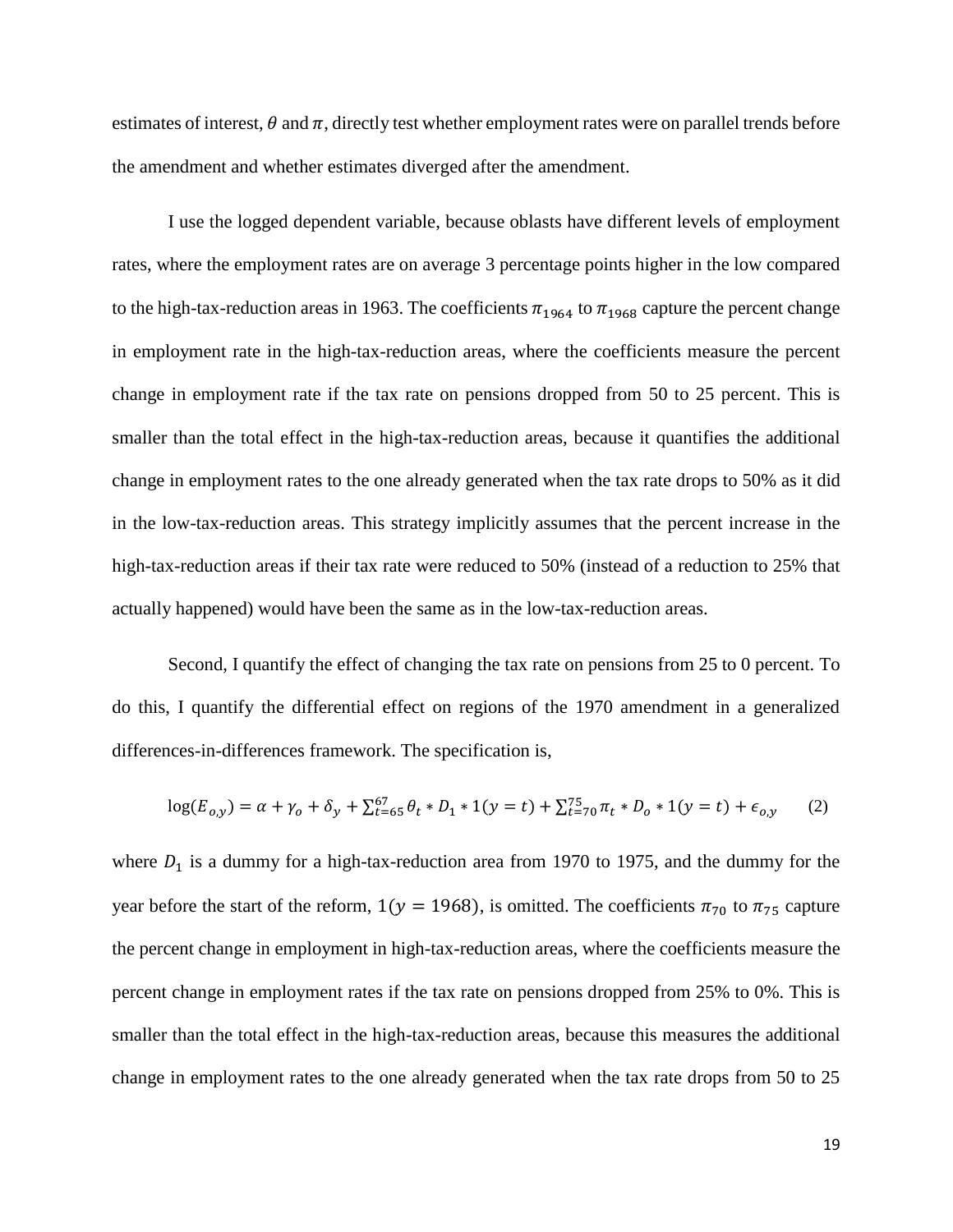percent. This strategy implicitly assumes that the percent increase in employment rates in the hightax-reduction areas if their tax rate were moved from 50 to 25 percent would have been the same as in the low-tax-reduction areas when their tax rate was moved from 25 to 0 percent.

#### *C. Results:*

Figure 2 displays estimates from specification (1), representing the covariate-adjusted differences in employment rates between the low and high-tax-reduction areas compared to the difference in 1963. The results are weighted by the number of pensioners in 1963 in each oblast. Standard errors are clustered at the oblast-level to allow for an arbitrary correlation structure within an oblast.

These results indicate that lowering the tax on pensions increases employment rates of old-age pensioners. First, there is no difference in the employment rate trends in the low and hightax-reduction areas five years before the 1964 amendment. The point estimates for years 1959 to 1962 are individually indistinguishable from zero and follow a flat trend. Second, the difference between the low and high-tax-reduction areas rises starting from 1964, which coincides with the amendment.

Employment rates rose immediately in the year when taxes were lowered on pensions. The increase was greater in the high compared to low-tax-reduction areas, consistent with their greater reduction in the pension tax rate. This greater increase in employment rates can be translated into a 10 percent increase in employment when the tax rate on pensions moves from 50 to 25 percent during the year of the amendment (1964), and a 24 percent increase in employment five years after the amendment (1968).

Similarly to the results from the 1964 amendment, employment rates had a greater increase in the high-tax-reduction areas (for the period from 1970 to 1975) after the 1970 amendment.

20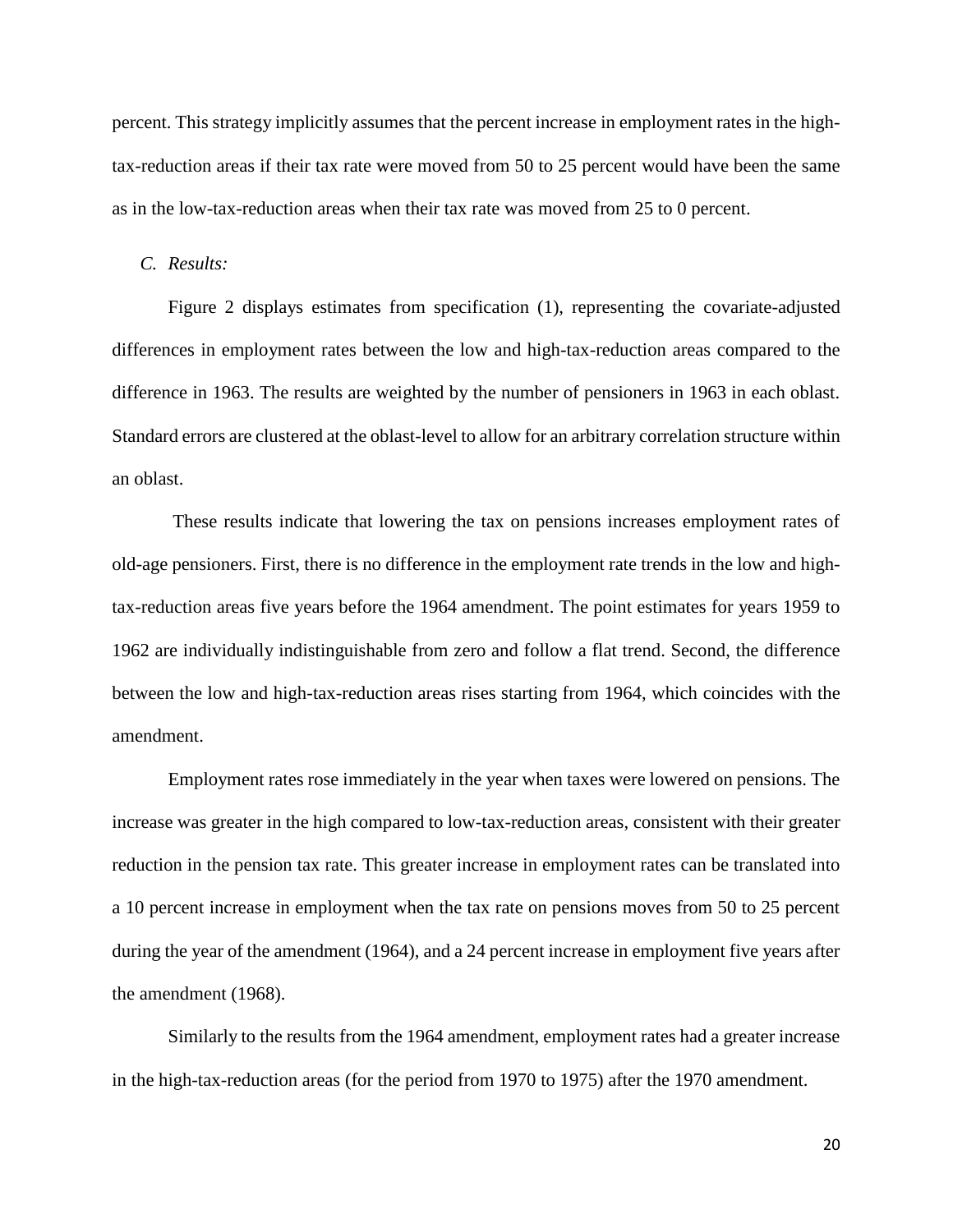Figure 3 displays estimates from specification (2), representing the covariate-adjusted differences in employment rates between the low and high-tax-reduction areas compared to the difference in 1968. This greater increase can be translated into a 4.9 percent increase in employment when the tax rate on pensions moves from 25 to 0 percent one year after the amendment (1971), and a 6.1 percent increase in employment five years after the amendment (1975).

# **IV. The Effect of Pension Reform on Employment Rates of Pensioners: Comparison of Pensioners with and without Tax Reductions**

Next, I quantify the overall effect of the 1964 amendment, when changing the pension tax rate to 25 percent and 50 percent separately. To do this, I exploit the fact that only old-age pensioners were eligible for the tax reductions while other types of pensioners were not. The following specification follows a generalized difference in difference framework,

$$
\log(E_{o,y,p}) = \alpha + \gamma_{o,p} + \delta_y + \sum_{t=59}^{62} \overline{\theta}_t * D_p * 1(y=t) + \sum_{t=64}^{68} \overline{\pi}_t * D_p * 1(y=t) + \epsilon_{o,y,p} \tag{3}
$$

Where  $E_{o,v,p}$  is the employment rate in oblast, *o*, year, *y*, and for a pensioner of type, *p*;  $\gamma_{o,p}$  are oblast fixed effects for each pensioner type, and  $D_p$  equals one for an old-age pensioner. I perform these regressions using three samples: all oblasts, the low-tax-reduction oblasts, and the high-tax-reduction oblasts. The coefficients of interest are,  $\overline{\pi_{64}}$  to  $\overline{\pi_{68}}$ , which measure the effect of reducing the pension tax rate in three cases. In high-tax-reduction areas it measures the effect of reducing the tax to 25%; in low-tax-reduction areas it measures the effect of reducing the tax to 50%; while using all areas it measures the combined effect of the tax reductions for the whole country. Before the amendment, the average tax on pensions was 84 percent.

Figure 4 displays estimates from specification (3), representing the covariate-adjusted differences in employment rates between old-age and invalidity pensioners compared to the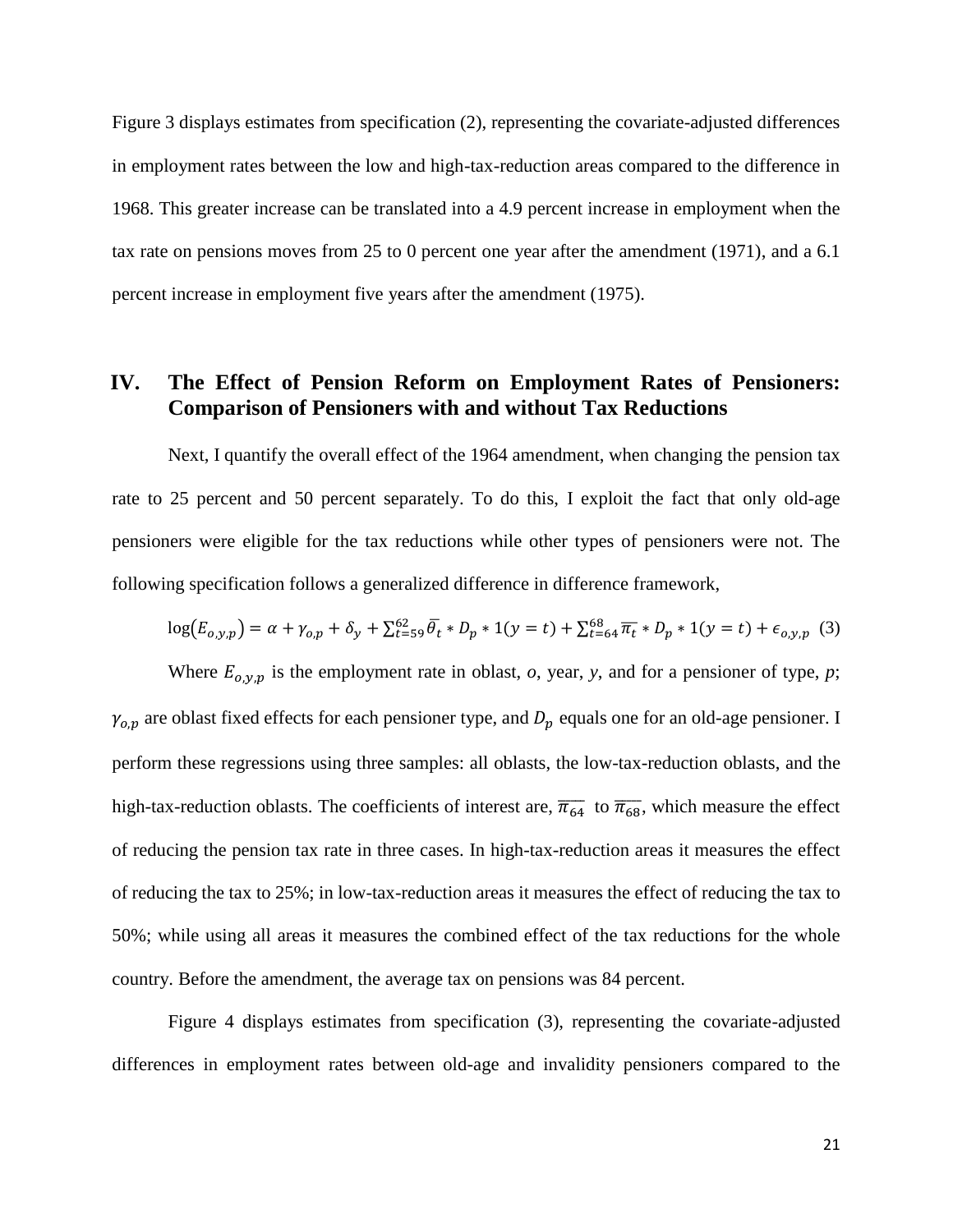difference in 1963.<sup>18</sup> The results are weighted by the number of pensioners of each type in 1963 in each oblast. Standard errors are clustered at the oblast-level to allow for an arbitrary correlation structure within an oblast.

These results indicate that lowering the tax on pensions increases the employment rate of old-age pensioners. When using all areas, moving from almost full taxation (on average 84%) to substantial reductions in pension taxes (some areas to 25% and some areas to 50%) increases the employment rate by 26% in the year of the amendment (1964), and by 62 percent five years after the amendment (1968). The regression results point to similar trends three years prior to the amendment, but a divergence in trends earlier, which points to a downward bias in the estimates. For the high-tax-reduction areas (25 oblasts, where the tax rate was reduced to 25 percent), in the year of the amendment employment went up by 31 percent, while five years after the amendment employment went up by 71 percent. For the low-tax-reduction areas (48 oblasts, where the tax rate was reduced to 50 percent), in the year of the amendment employment went up by 22 percent, while five years after the amendment employment went up by 48 percent. Again, these findings support the previous finding of a greater increase in employment in areas with the greatest decrease in the tax rate on pensions.

<sup>&</sup>lt;sup>18</sup> The results do not change when I also include other types of pensioners for whom the amendment did not change the tax rate on pensions.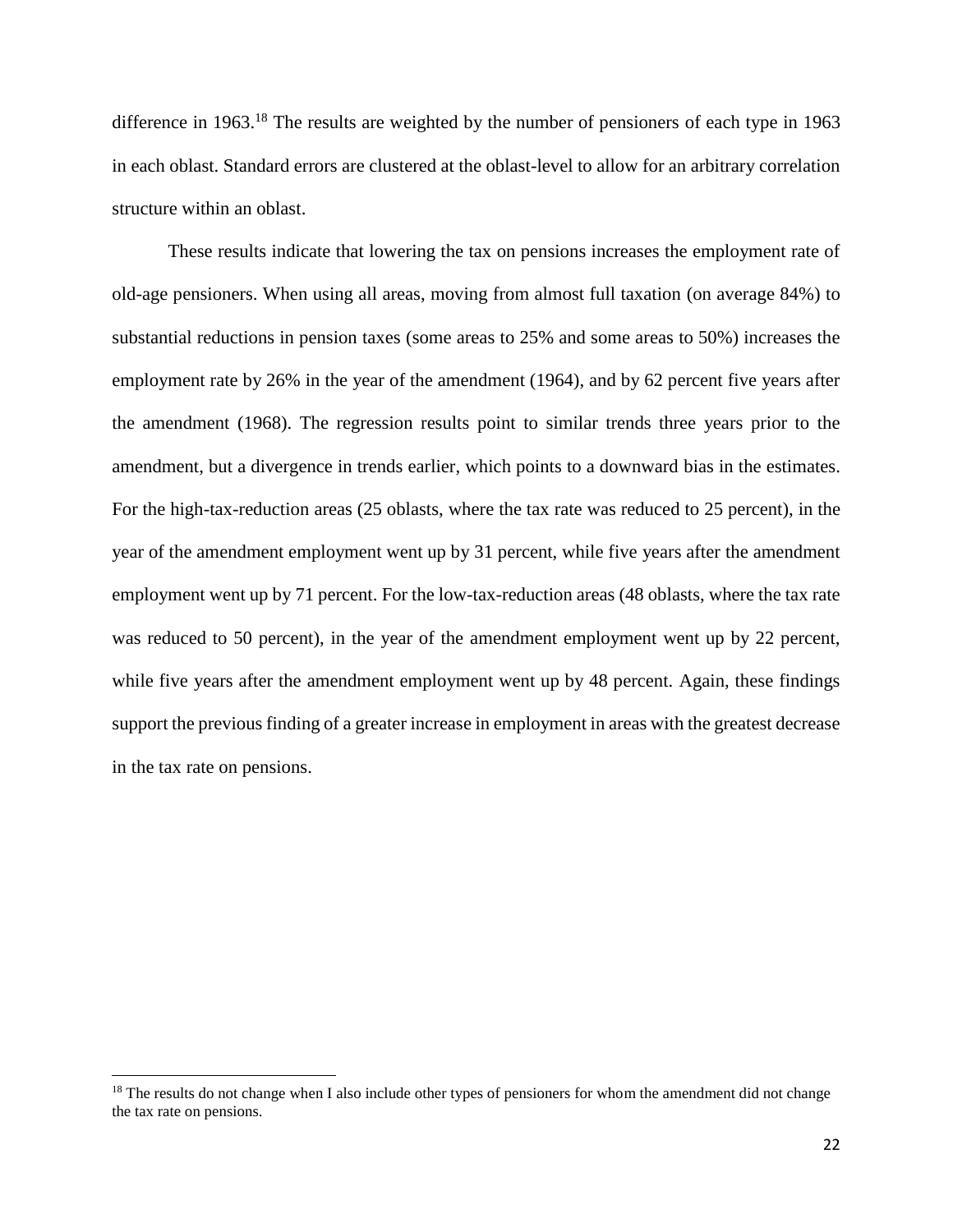# **References:**

Anderson, Barbara A. 1986. "Work among Soviets of Retirement Age." Working paper of the Soviet Interview Project, University of Illinois.

Astrakhan, Evgenii. 1971. "Razvitie zakonodatel'stva o pensiiakh rabochim I sluzhashchim; istoricheskii ocherk (1917-1970)". Iuridicheskaia literatura.

Baker Michael, and Dwayne Benjamin. 1999. "How do Retirement Tests Affect the Labour Supply of Older Men?" *Journal of Public Economics* 71:27-51.

Disney, Richard and Sarah Smith. 2002. "The Labour Supply Effect of the Abolition of the Earnings Rule for Older Workers in the United Kingdom." *The Economic Journal* 112(478):C136-52.

Duggan, Mark, Perry Singleton, and Jae Song. 2007. "Aching to Retire? The Rise in the Full Retirement Age and its Impact on the Social Security Disability Rolls." *Journal of Public Economics* 91(7-8):1327-1350.

Engelhardt Gary V., and Anil Kumar. 2014. "Taxes and the Labor Supply of Older Americans: Recent Evidence from the Social Security Earnings Test." *National Tax Journal* 6792):443-458.

Friedberg, Leora. 2000. "The Labor Supply Effects of the Social Security Earnings Test." *Review of Economics and Statistics* 82(1):48-63.

Gruber, Jonathan and Peter Orszag. 2003. "Does the Social Security Earnings Test Affect Labor Supply and Benefits Recepit?" *National Tax Journal* 56(4):755-773.

Haider, Steven J., and David S. Loughran. 2008. "The Effect of the Social Security Earnings Test on Male Labor Supply: New Evidence from Survey and Administrative Data." *Journal of Human Resources* 43(1), 57-87.

*Izvestija,* "Going Back into the Labor Force: Explanations based on readers' requests" (from Russian) (1964, p.)

Krueger, Alan B. and Jörn-Steffen Pischke. 1992. "The Effect of Social Security on Labor Supply: A Cohort Analysis of the Notch Generation." *Journal of Labor Economics* 10(4):412- 437.

Lantsev, Mikhail. 1976. "Sotsial'noe obespechenie v SSSR: (ekonomicheskii aspect)." Izdatel'stvo: "Ekonomika"

Liebman, Jeffrey B., and Erzo F. P. Luttmer. 2015. "Would People Behave Differently if They Better Understood Social Security? Evidence from a Field Experiment." *American Economic Journal: Economic Policy* 7(1):275-299.

Mastrobuoni, Giovanni. 2009. "Labor Supply Effects of the Recent Social Security Benefit Cuts: Empirical Estimates Using Cohort Discontinuities." *Journal of Public Economics* 93:1224-1233.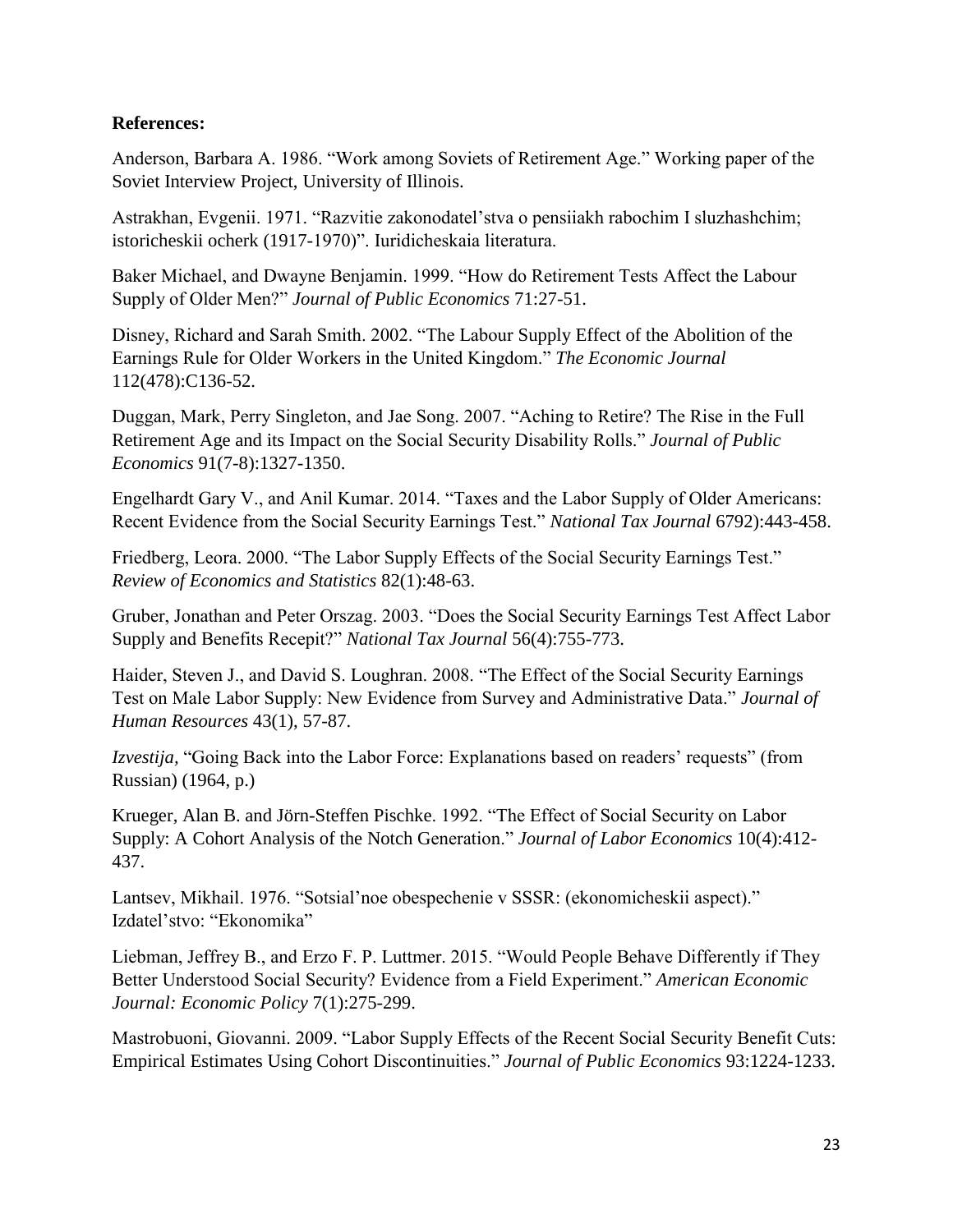OECD. 2015. *Pensions at a Glance 2015: OECD and G20 Indicators"* OECD Publishing. Paris. "http://dx.doi.org/10.1787/pension\_glance-2015-en"

OECD. 2014. *OECD Pensions Outlook 2014.* OECD Publishing. "http://dx.doi.org/10.1787/9789264222687-en"

Profizdat. 1966. "Sotsial'noe strakhovanie I pensionnoe obespechenie v kolkhozakh: sbornik rukovodiashchikh materialov"

*Pravda*, "In Sovet Ministrov SSSR." (March 6, 1964, p.1)

Song, Jae G., and Joyce Manchester. 2007. "New Evidence on Earnings and Benefit Claims Following Changes in the Retirement Earnings Test in 2000." *Journal of Public Economics* 91(3-4), 669-700.

Sovet Ministrov SSSR. 26 February. 1964. "O povyshenii material'noi zainteresovannosti pensionerov v rabote na proizvodstve" N175.

Sovet Ministrov SSSR. 31 December. 1969. "O merah po dal'neishemu povysheniju material'noj zainteresovannosti trudosposobnyh pensionerov po starosti v prodolzhenii raboty posle naznachenija pensii" N995.

Staubli, Stefan and Josef Zweimüller. 2014. "Does Raising the Retirement Age Increase Employment of Older Workers?" *Journal of Public Economics*

Tsederbaum, Iurii. 1971. "Kak Ischisliaiutsia I vyplachivaiutsia pensii rabochim I sluzhashchim" Iuridicheskaia literatura.

Vere, James P. 2011. "Social Security and Elderly Labor Supply: Evidence from the Health and Retirement Study" *Labour Economics* 18:676-686.

Zabozlaev. 1962. "Sotsial'noe obespechenie v SSSR: Sbornik ofitsial'nykh materialov" Moscow. Izdatel'stvo Profizdat.

Zabozlaev, Al'bert. 1964. "Kak vyplachivaiutsia pensii rabotaiushchim pensioneram" Izdatel'stvo "Iuridicheskaia Literatura." Moskva.

Zabozlaev, Al'bert. "Spravochnik po pensionnym voprosam: v pomoshch' komissiiam FZMK". 1964. Izdatel'stvo Profizdat.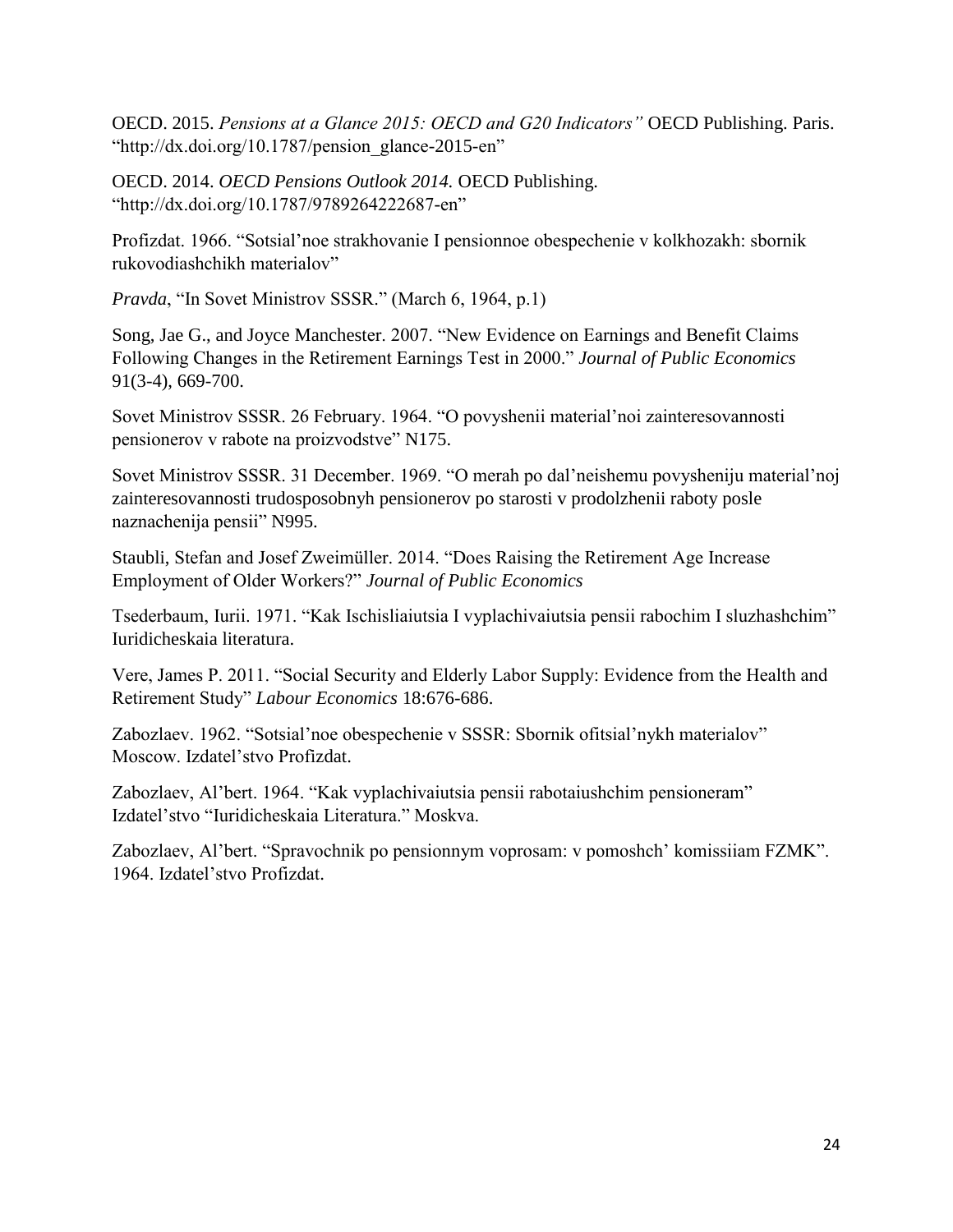# **Figure 1. Descriptive Evidence on the Effect of the 1964 and 1970 Amendments Reducing Tax on Pensions on Employment Rates**



Notes: The figure plots the evolution of employment rates among old-age pensioners in the low-taxreduction and high-tax-reduction areas. Between 1964 and 1969, the high-tax-reduction areas include the Urals, Siberia and the Far East, while the low-tax-reduction areas include the rest of Russia. Between 1970 and 1975, the low-tax-reduction areas include the Urals, Siberia and the Far East, while the hightax-reduction areas include the rest of Russia.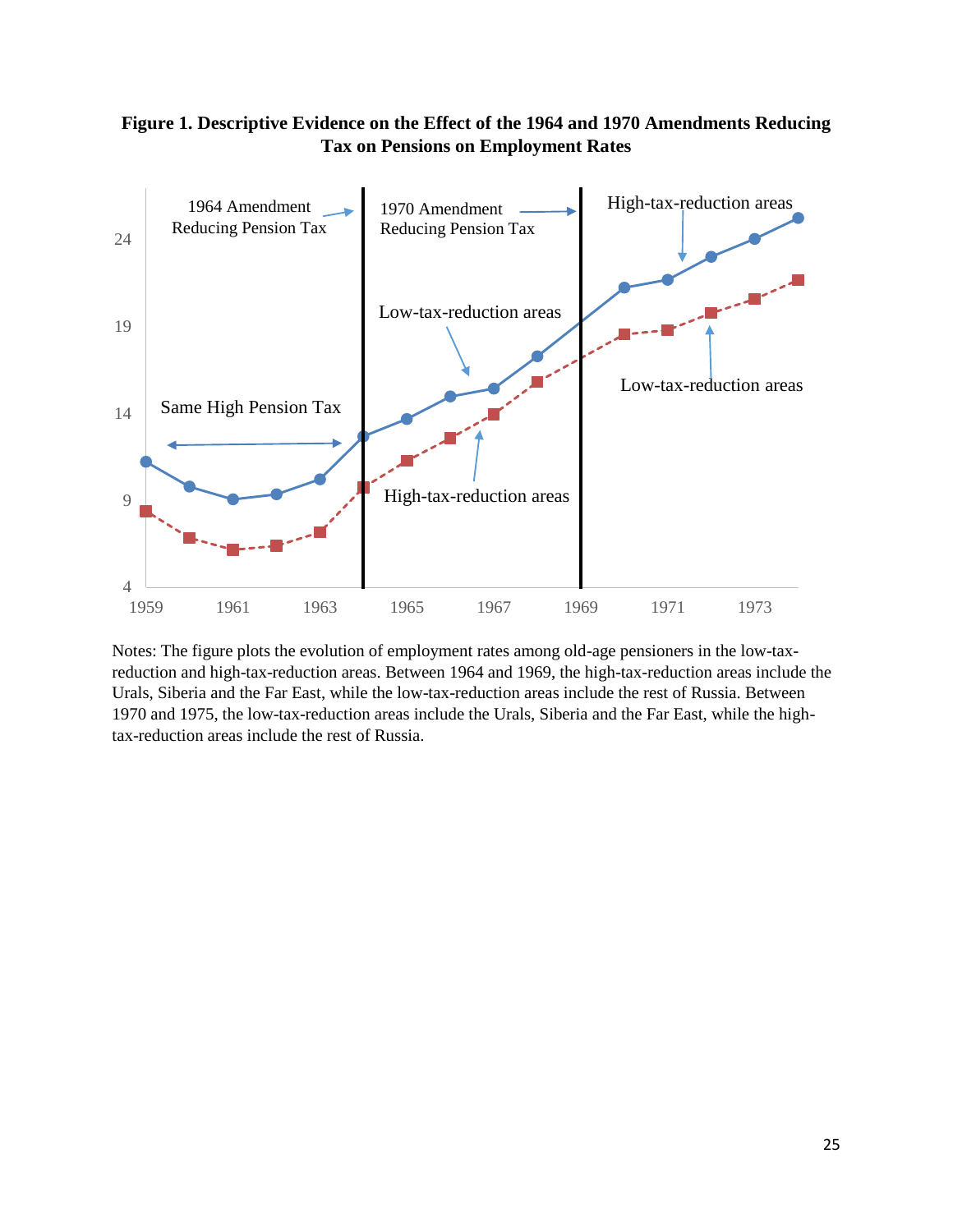



Notes: These coefficients represent the difference in employment rates between the high and low-taxreduction areas in each year relative to the difference in 1963. I present  $\theta$  and  $\pi$  from equation (1) using old-age employment rates as a dependent variable. The coefficient on year 1964 present the effect of the tax reduction from 50 to 25% in the year of the amendment, while the coefficient on year 1968 presents this effect five years after the amendment. Heteroskedasticity-robust standard errors clustered by oblast construct 95-percent, point-wise confidence intervals (dashed lines). Regressions are weighted by the number of old-age pensioners in an oblast in 1963. Source: RGAE archives.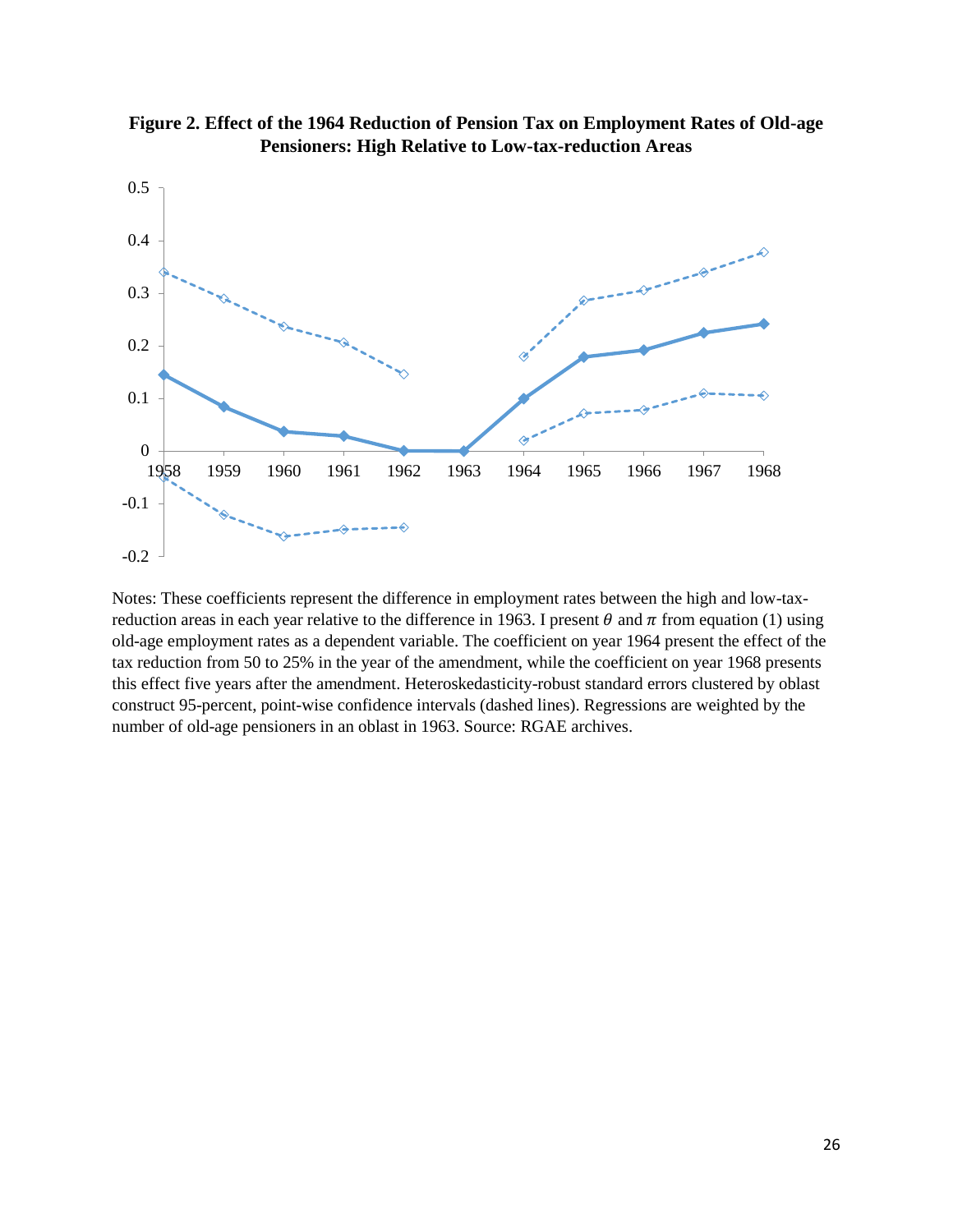

**Figure 3. Effect of the 1970 Reduction of Pension Tax on Employment Rates of Old-age Pensioners: High Relative to Low-tax-reduction Areas**

Notes: These coefficients represent the difference in employment rates between the high and low-taxreduction areas in each year relative to the difference in 1968. I present coefficients from equation (2) using the old-age employment rate as a dependent variable. The coefficient on year 1970 represents the effect of the tax reduction from 25 to 0% in the year of the amendment, while the coefficient on year 1974 presents the effect five years after the amendment. See notes for figure 2.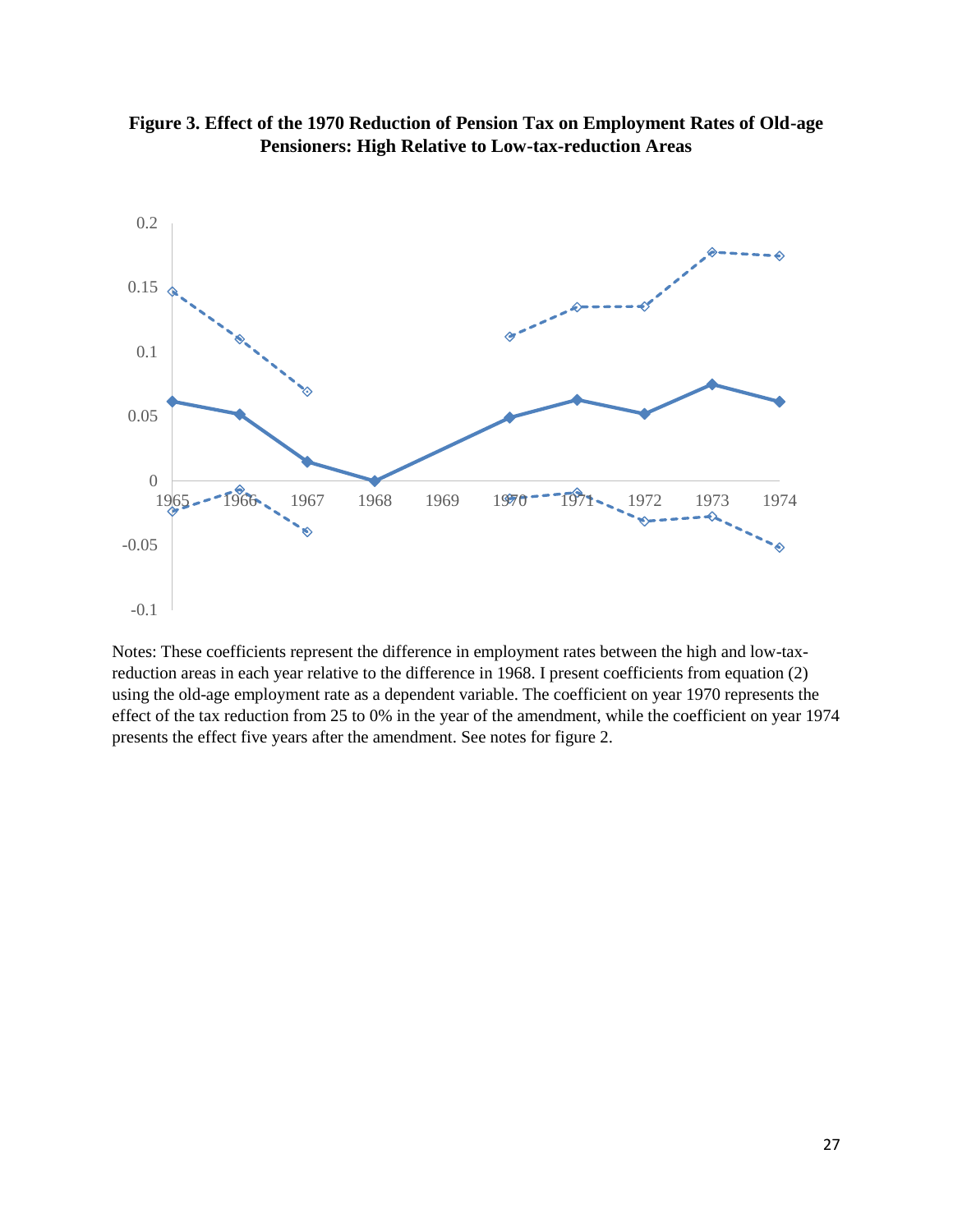

**Figure 4. Effect of 1964 Reduction of Pension Tax on Employment Rates of Old-Age Pensioners**

Notes: These coefficients represent the difference in employment rates between old-age and invalidity pensioners in each year relative to the difference in 1963. I present coefficients from equation (3) using the employment rate as a dependent variable. The coefficient on year 1964 presents the overall effect of reducing the tax rate on old-age pensions in the first year of the amendment, while the coefficient on year 1968 presents the overall effect five years after the amendment. Heteroskedasticity-robust standard errors clustered by oblast construct 95-percent, point-wise confidence intervals (dashed lines). Regressions are weighted by the number of pensioners in an oblast in 1963. Source: RGAE archives.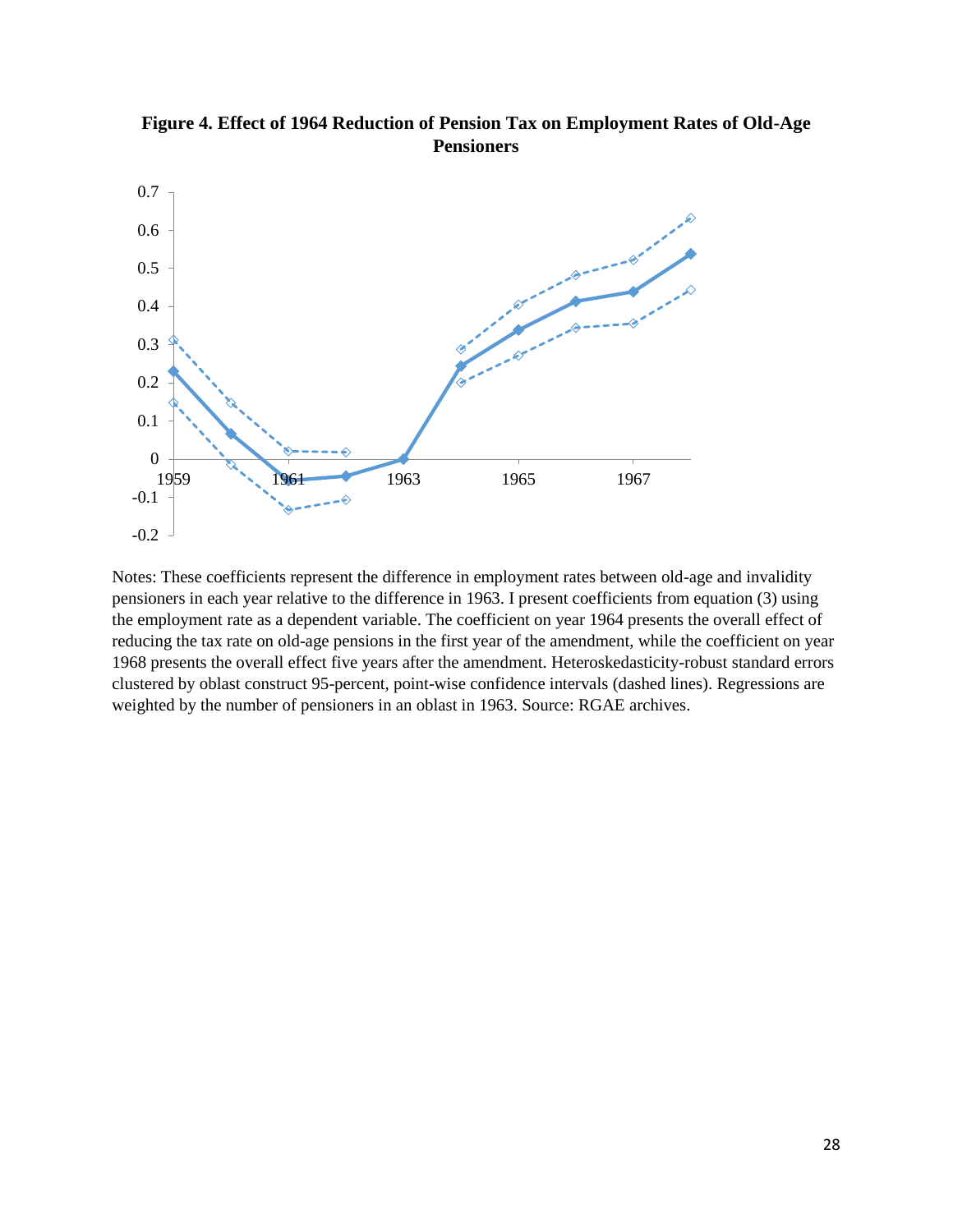

**Figure 5. Effect of 1964 Reduction of Pension Tax on Employment Rates of Old-Age Pensioners: High-tax-reduction Areas**

Notes: The sample in this regression consists of 25 high-tax-reduction areas (Urals, Siberia and the Far East) where the tax rate on pensions if a pensioner worked was reduced to 25%. Thus, the coefficients measure the effect of reducing the pension tax rate to 25%. See notes for figure 4.

**Figure 6. Effect of 1964 Reduction of Pension Tax on Employment Rates of Old-Age Pensioners: Low-tax-reduction Areas**



Notes: The sample in this regression consists of 48 low-tax-reduction areas (rest of Russia) where the tax rate on pensions if a pensioner worked was reduced to 50%. Thus, the coefficients measure the effect of reducing the pension tax rate to 50%. See notes for figure 4.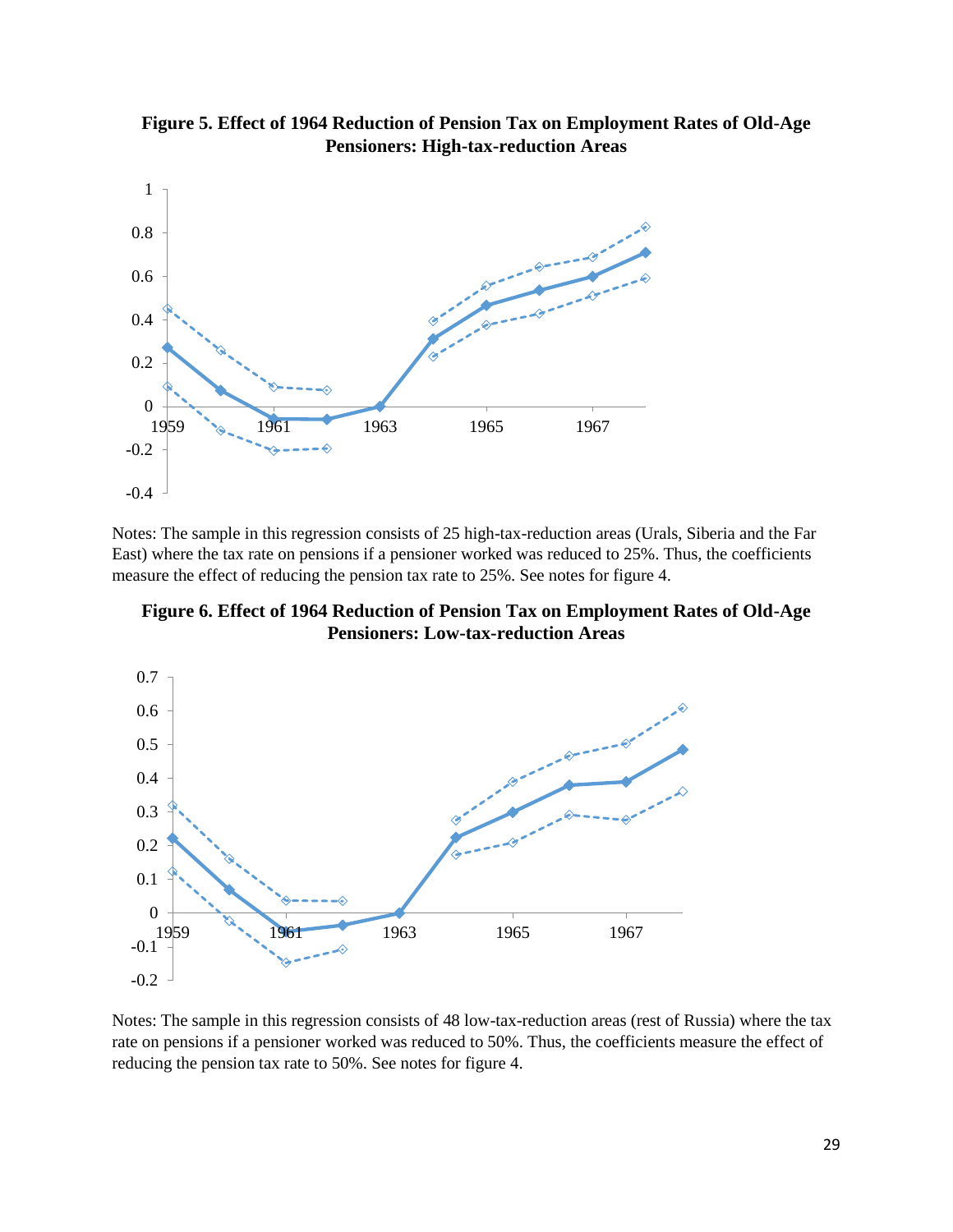#### **APPENDIX A**

#### Old-age Pensions

Individuals could receive some of their old-age pension, even if they have not worked the number of years required to receive the full pension. In this case, if a person worked no less than 5 years (including no less than 3 years before asking for the pension benefits), the pension was proportional to the number of years worked, but no less than a quarter of the full pension. For work in jobs under difficult conditions (underground work, harmful work conditions and in hot shops) men could start receiving pensions at the age of 55 if they worked no less than 25 years, while women could start receiving pensions at the age of 50 if they worked no less than 20 years. Individuals were eligible for these pensions if no less than half of their work years were spent in these jobs, regardless of the place of the last job.

It was possible for the pension to go up, after it was first determined. If a person eligible for a pension worked after becoming eligible for no less than 2 years with a higher salary, than the one used to calculate the pension, then their pension was recalculated for a higher amount.

The size of the pension depended on the level of monthly earnings. If monthly earnings, y, were less than or equal to 35 rubles, then received 100% of the salary;  $35 \le y \le 50$  then 85%,  $50 \le y \le 60$ then 75%,  $60 < y < 80$  then 65%,  $80 < y < 100$  then 55%, y 100 then 50%. The maximum pension was 120 rubles, while the minimum pension was 30 rubles. If worked under difficult conditions: y<=35, then 100%; 35<y<50 then 90%, 50<y<=60 then 80%, 60<y<=80 then 70%, 80<y<=100 then 60%, y>100 then 55%. The minimum pension was 30 rubles. Residents of rural areas who were connected to rural production received 85 percent of the pension size of all other workers.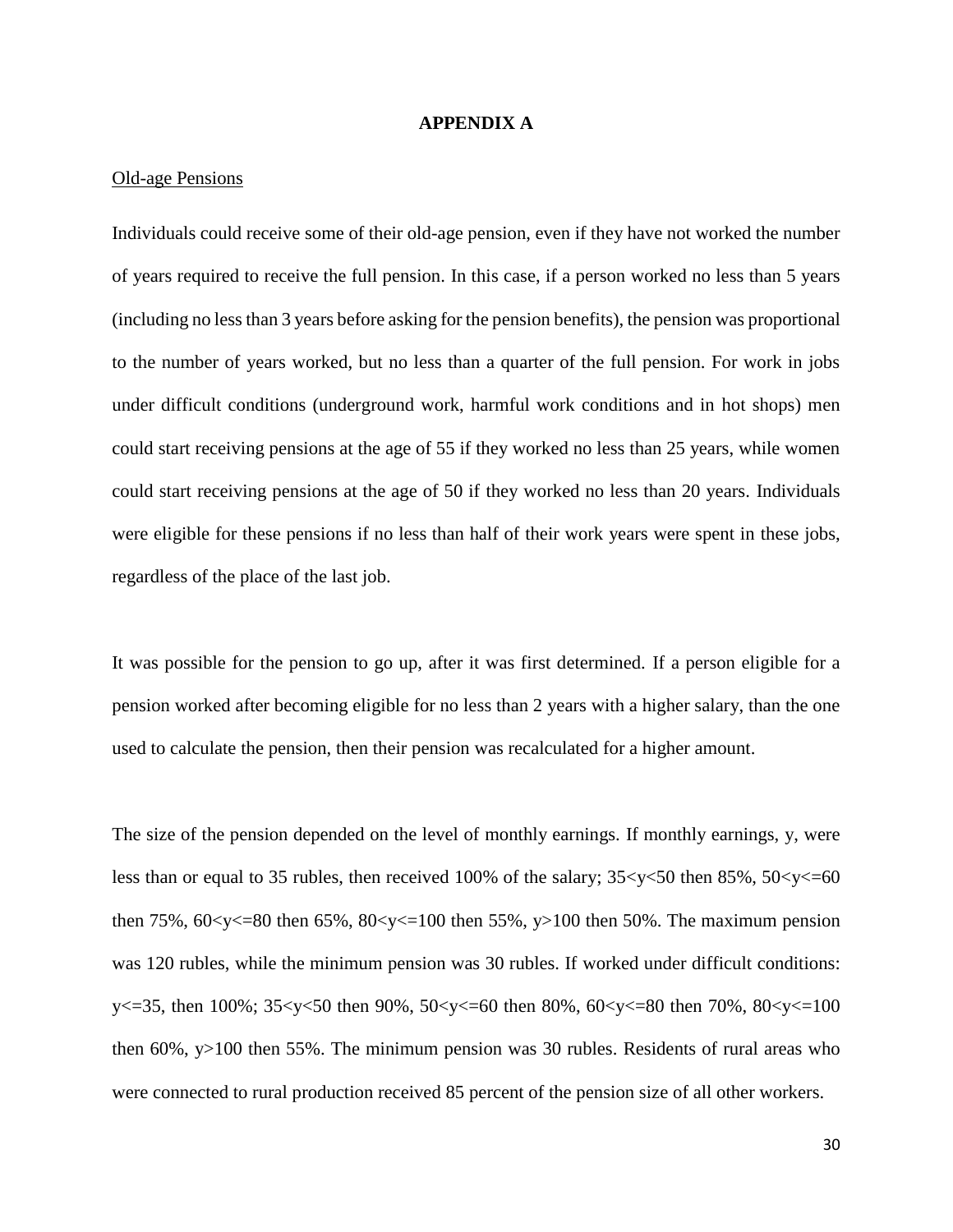If a person had an unbroken service record greater than 15 years, they received a 10 percent addition to their pension. If a pensioner was supporting family who could not work: if they supported one such person they received an additional 10 percent added to their pension, for two or more they received an additional 15 percent.

If a person were eligible for a partial pension because he did not work enough years, then if he worked he could not receive this pension. Individuals received this pension for life regardless of their capacity to work. Individuals could also receive additions to pensions based on their length of service and if they were supporting family members. If a person was working in difficult conditions, then he received 50 percent of the pension regardless of salary if he continued working after becoming eligible for the pension.

#### Invalidity Pensions

If you are an invalid from a general illness before age 20, then you get the pension regardless of length of service. For men: age 20-23 need to have worked at least 2 years, age 23-26 need 3 years, age 26 to 31 need 5 years, age 31-36 need 7 years, age 36-41 need 10 years, age 41-46 need 12 years, age 46-51 need 14 years, age 51-56 need 16 years, age 56-61 need 18 years, age 61 and over need 20 years.

The following rules apply to those disabled from injuries on the job, and the numbers in parentheses apply to those disabled from a general illness. Type 1 disabled, received 100% (85%) of salary under 50 rubles per month, and 10% from the remaining salary; type 2 disabled received 90% (65%) of salary under 45 rubles and 10% of the remaining salary; type 3 disabled received